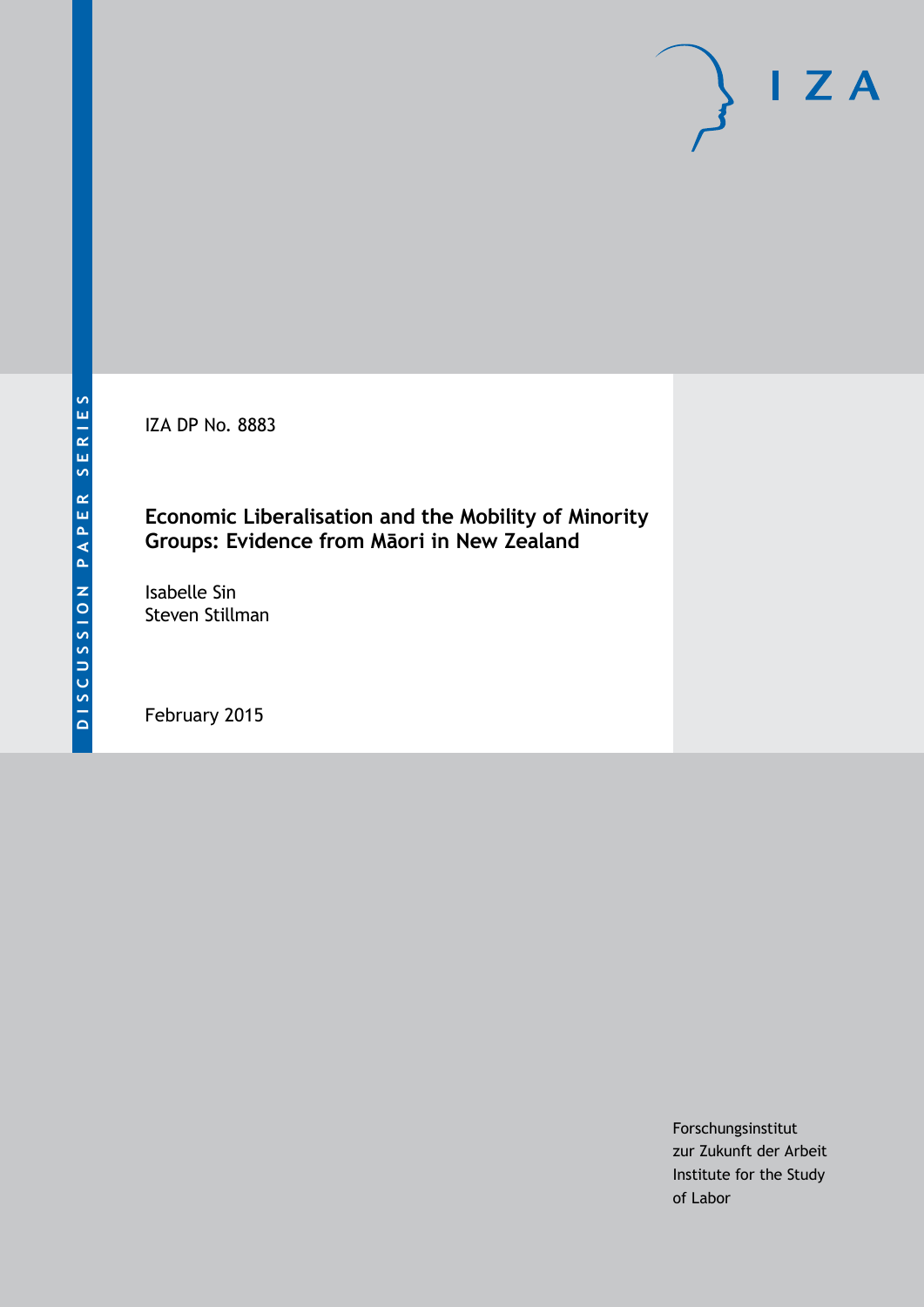# **Economic Liberalisation and the Mobility of Minority Groups: Evidence from Māori in New Zealand**

## **Isabelle Sin**

*Motu Economic and Public Policy Research and Te Punaha Matatini Centre of Research Excellence*

### **Steven Stillman**

*University of Otago and IZA*

Discussion Paper No. 8883 February 2015

IZA

P.O. Box 7240 53072 Bonn Germany

Phone: +49-228-3894-0 Fax: +49-228-3894-180 E-mail: [iza@iza.org](mailto:iza@iza.org)

Any opinions expressed here are those of the author(s) and not those of IZA. Research published in this series may include views on policy, but the institute itself takes no institutional policy positions. The IZA research network is committed to the IZA Guiding Principles of Research Integrity.

<span id="page-1-0"></span>The Institute for the Study of Labor (IZA) in Bonn is a local and virtual international research center and a place of communication between science, politics and business. IZA is an independent nonprofit organization supported by Deutsche Post Foundation. The center is associated with the University of Bonn and offers a stimulating research environment through its international network, workshops and conferences, data service, project support, research visits and doctoral program. IZA engages in (i) original and internationally competitive research in all fields of labor economics, (ii) development of policy concepts, and (iii) dissemination of research results and concepts to the interested public.

IZA Discussion Papers often represent preliminary work and are circulated to encourage discussion. Citation of such a paper should account for its provisional character. A revised version may be available directly from the author.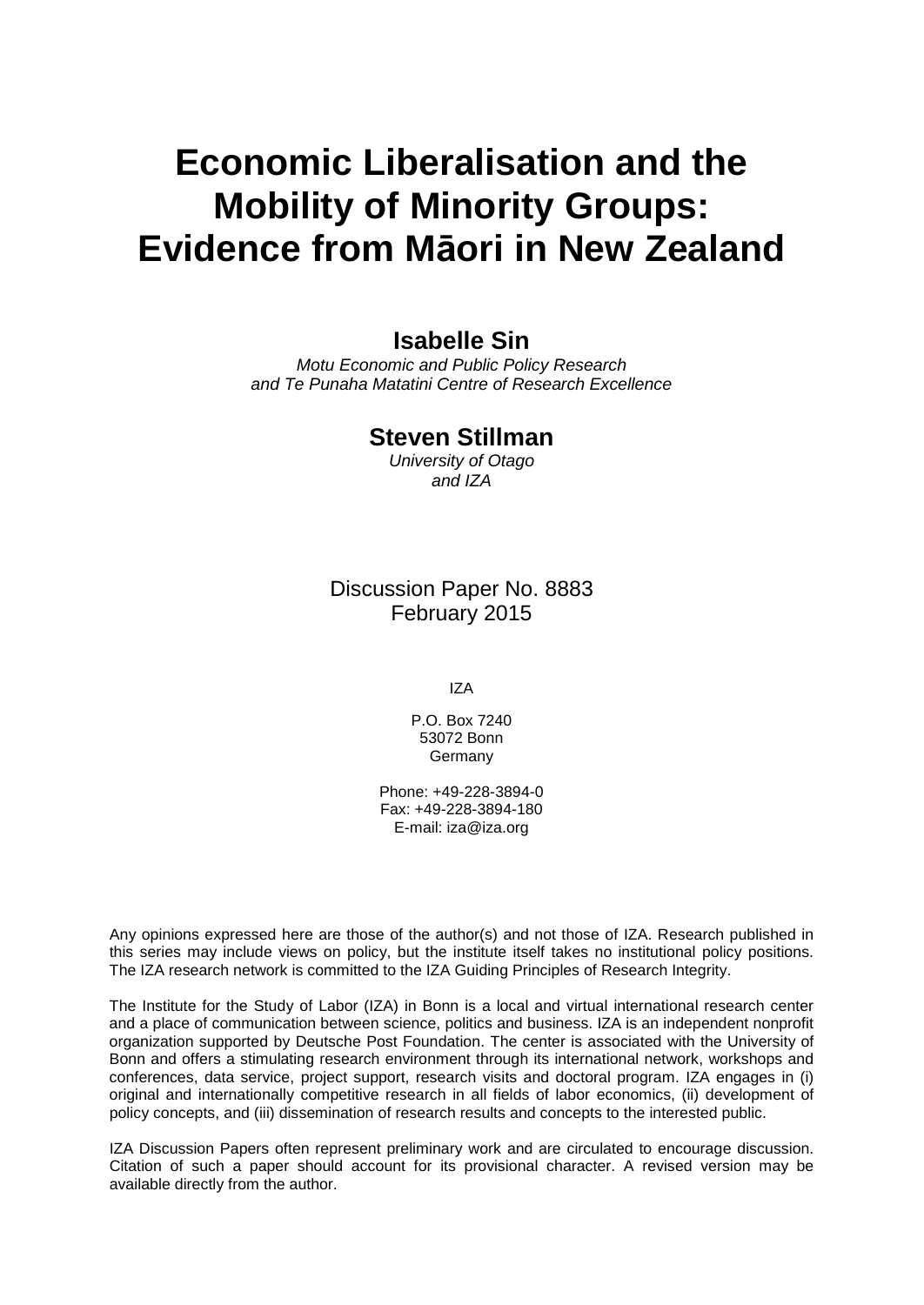IZA Discussion Paper No. 8883 February 2015

# **ABSTRACT**

## **Economic Liberalisation and the Mobility of Minority Groups: Evidence from Māori in New Zealand[\\*](#page-1-0)**

Between 1984 and 2003, New Zealand undertook comprehensive market-oriented economic reforms. In this paper, we use Census data to examine how the internal mobility of Māori compares to that of Europeans in New Zealand in the period after these reforms. It is often suggested that Māori are less mobile than other ethnic groups because of attachment to particular geographical locations. If this were the case, Māori may have been disadvantaged in the post-reform period because they were more likely to be living in adversely affected areas and less likely to move to pursue better employment opportunities. In contrast to the anecdotal evidence, we find that Māori are more mobile on average than similar Europeans. However, Māori who live in areas with strong networks of their iwi are slightly less mobile than Europeans. The difference between Māori who live locally to their iwi and those who do not is even more pronounced when we consider responsiveness to local labour market shocks. Non-local Māori are considerably more responsive to changes in economic opportunities than are Europeans, whereas local Māori are almost entirely unresponsive.

JEL Classification: J61, J15, R23

Keywords: mobility, migration, New Zealand, Māori, labour market areas

Corresponding author:

Steven Stillman University of Otago Department of Economics PO Box 56 Dunedin New Zealand E-mail: [steven.stillman@otago.ac.nz](mailto:steven.stillman@otago.ac.nz)

We thank Dave Maré and seminar audiences at Motu Economic and Public Policy Research, the Population Association of New Zealand conference, and the New Zealand Association of Economists conference for comments on the paper. We also thank Nathan Chappell for excellent research assistance and James Newell for providing us with data and assistance in creating local labour market boundaries. Access to the data used in this study was provided by Statistics New Zealand under conditions designed to give effect to the security and confidentiality provisions of the Statistics Act 1975. All non-regression results are subject to base three rounding in accordance with Statistics New Zealand's release policy for census data. The project was originally funded as part of Motu's "Understanding Adjustment and Inequality" research programme, which had core funding from the Foundation for Research, Science and Technology. Any views expressed are the sole responsibility of the authors and do not purport to represent those of Motu, the University of Otago, or Statistics New Zealand.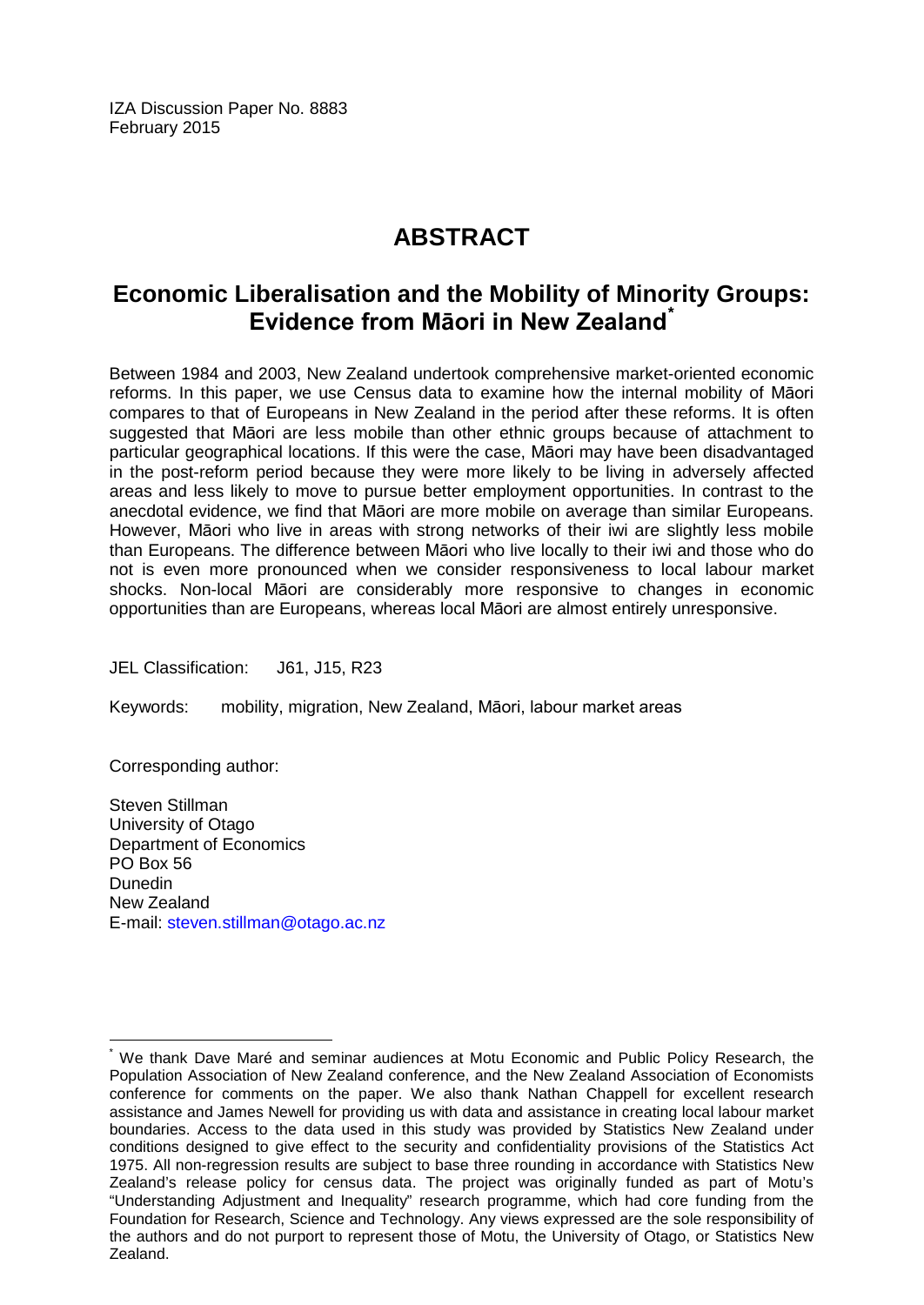#### **1 Introduction**

The 1980s marked a time of structural adjustment around the world. New Zealand began the decade as one of the most regulated economies in the OECD. By 1984, it was facing unsustainable fiscal and current account deficits, and high inflation and foreign debt. This triggered a period of comprehensive market-oriented economic reforms that lasted until 1993. Between 1984 and 1991, real per capita GDP growth averaged 0.4% and unemployment rose from 5% in 1984 to almost 11% in 1992. These reforms had particularly severe negative impacts on Māori and Pacific Islanders, who were disproportionately employed in low-skilled manufacturing jobs that largely disappeared with the end of industry support and import restrictions.

In this paper, we use Census data to examine how the internal mobility of Māori compares to that of Europeans in New Zealand in the period after these reforms. It is often suggested that Māori are less mobile than other ethnic groups because of attachment to particular geographical locations (Walker, 1990). If this were the case, Māori may have been disadvantaged in the post-reform period because they were more likely to be living in adversely affected areas and less likely to move to pursue better employment opportunities (Sin and Stillman, 2005). Furthermore, Māori had (and still have) lower average levels of educational attainment than Europeans, making transitioning to new careers particularly difficult. Previous research has found that the reforms of the 1980s had large persistent effects on local communities, suggesting that their impact on individuals could have also been long lasting (Stillman et al., 2010; Karagedikli et al., 2000; Dixon, 1998).

Our regression analysis compares the mobility between geographic labour markets of Māori and Europeans who initially live in the same area. We also examine heterogeneity in outcomes within the Māori population, distinguishing Māori who report only one ethnicity from those with multiple ethnicities, and those who report a tribal (iwi) affiliation. Further,

1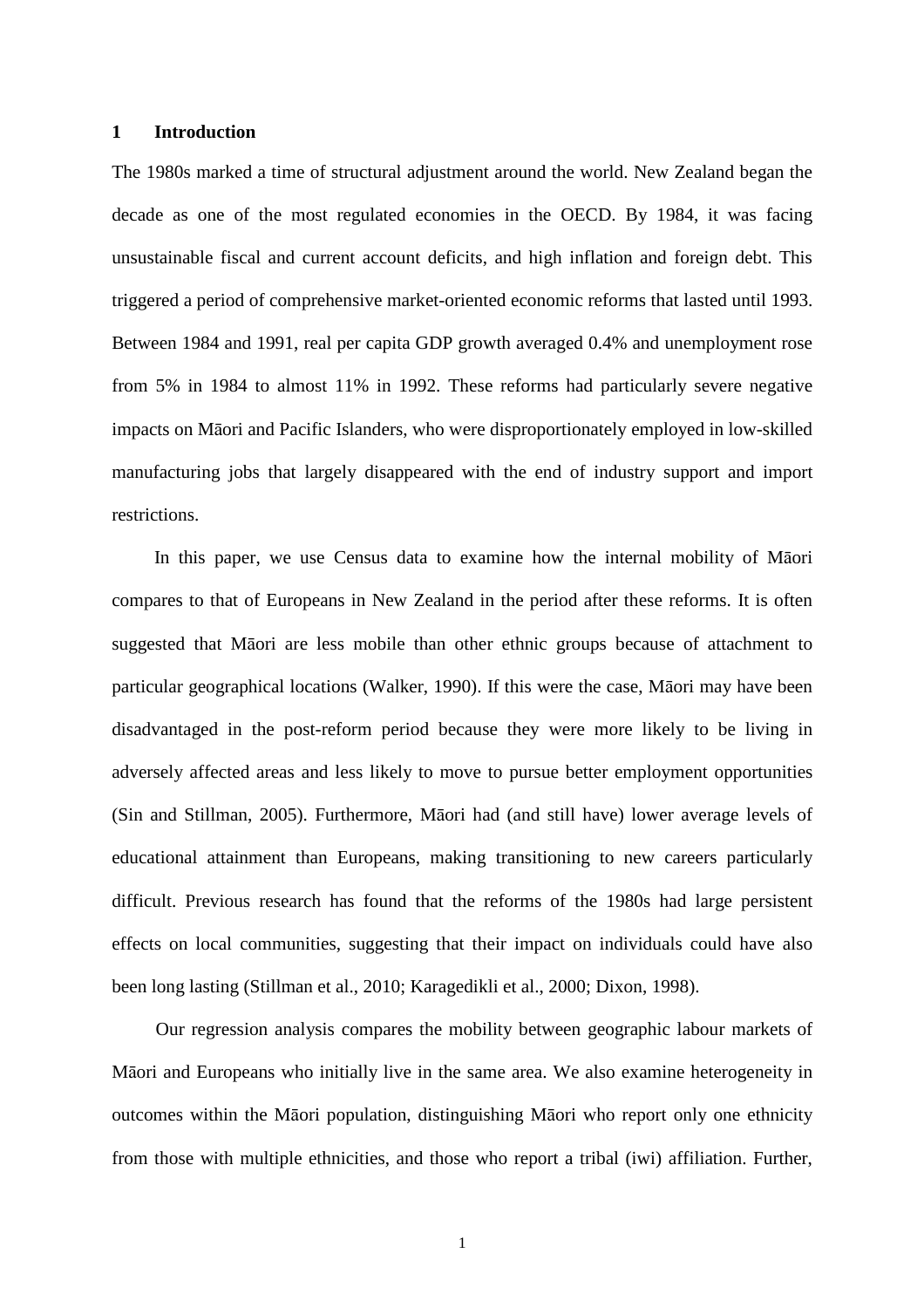for Māori with an iwi affiliation, we stratify by whether they live in an area where their iwi has a strong network. Research has shown that each of these dimensions of ethnic identity can have important effects on both labour market outcomes and mobility decisions (Palloni et al. 2001; Carrington et al. 1996; Kritz and Nogle 1994; Chapple 1999; Nikora et al. 2004). Finally, our analysis directly examines how individuals from different groups respond to changes in local labour market opportunities during the post-reform period.

In contrast to the anecdotal evidence, we find that Māori are more mobile on average than similar Europeans. However, Māori who live in areas with strong networks of their iwi (whom we refer to as 'local' Māori) are slightly less mobile than Europeans. The difference between Māori who live locally to their iwi and those who do not is even more pronounced when we consider responsiveness to local labour market shocks. Non-local Māori are considerably more responsive to changes in economic opportunities than are Europeans, whereas local Māori are almost entirely unresponsive.

Although this means that the migration responses to labour market shocks of Māori are, on average, roughly comparable to those of Europeans, it highlights the fact that there exists a large subpopulation of Māori whose location choices are almost entirely unaffected by labour market considerations. While 17% of local Māori change labour market areas over a five year period, our analysis suggests that these moves are primarily driven by non-labour market considerations. This suggests that, for certain Māori, culture- or socially-based ties to particular areas could be an important impediment to moving to labour market opportunities. These Māori are likely to have faced considerable difficulty adjusting to the reforms of the late 1980s and early 1990s.

The mobility of minority groups has been the focus of a small international literature, though often in the context of residential segregation. South and Deane (1993) and Ross (1998) find that African Americans in the United States are less likely to move house than are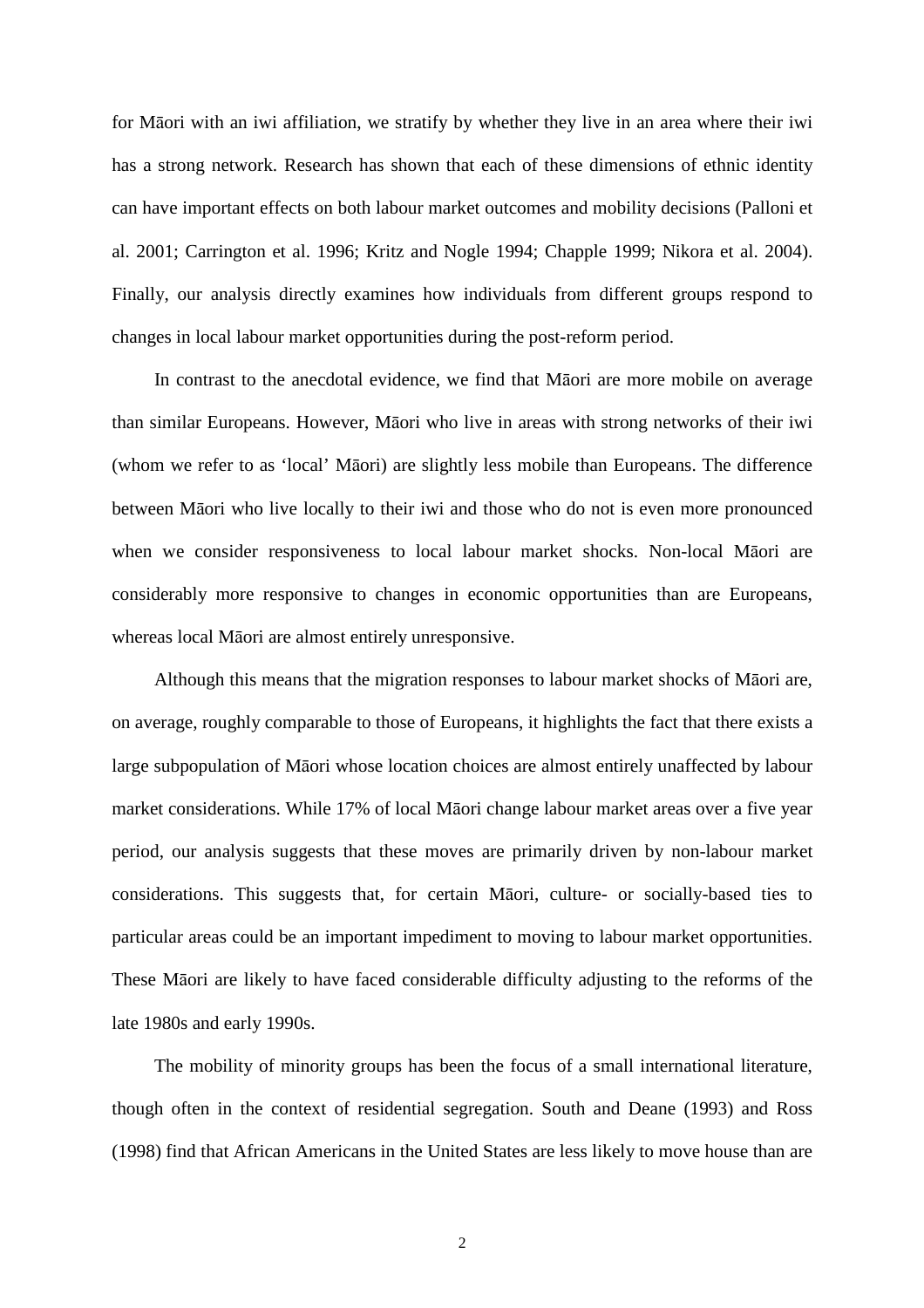other groups, even controlling for individual and area characteristics. They suggest that housing segregation could be a contributing factor, and raise the concern that this limited mobility harms black opportunities. In Australia, Biddle and Yap (2010) find that Indigenous Australians are less mobile than comparable non-Indigenous people, while Kinfu (2005) finds that young adult Indigenous Australians, who are in the key years for their career development, are less mobile than the Australian population as a whole.

Limited prior research has rigorously examined mobility among Māori.<sup>1</sup> Most relevant to our study is Vaithianathan (1995), which uses data from the 1991 census to examine the impact of local labour market opportunities on the mobility of Māori between 1986 and 1991 compared with that of non-Māori. She finds that while non-Māori migration is highly responsive to local labour market opportunities, Māori migration is much less responsive, particularly for Māori living in their traditional iwi area. While her results are consistent with our finding that local Māori are almost entirely unresponsive to changes in economic opportunities, our results suggest that mobility in response to economic opportunities has increased substantially for non-local Māori since the reform period. Given the general uncertainty associated with the reforms, especially for low skilled individuals, it is perhaps unsurprising that mobility was initially lower for this group.

The rest of the paper is organized as follows: Section 2, briefly discusses Māori socioeconomic structure and history; Section 3 describes the data used in the analysis and provides some sample characteristics; Section 4 presents results from our econometric estimation; and Section 5 concludes.

<sup>&</sup>lt;sup>1</sup> A number of papers, including Kerr et al (2001), Maré and Timmins (2004), and Maré and Choy (2001) examine internal mobility in New Zealand using aggregate data, but are unable to analyse differences between population groups. Renkow and Scrimgeour (2005) use grouped data from the 1996 and 2001 censuses to study the relative mobility of Māori between 1991 and 2001. Inconsistent with the previous literature and our work, they find no evidence of a link between worker mobility and local labour market conditions for either Māori or non-Māori. We suspect this occurs because they are examining mobility at a quite aggregated geographical level (between 16 regional councils) using a gravity model and hence have little variation in their measures of local labour market conditions, as well as limited controls for other important regional differences.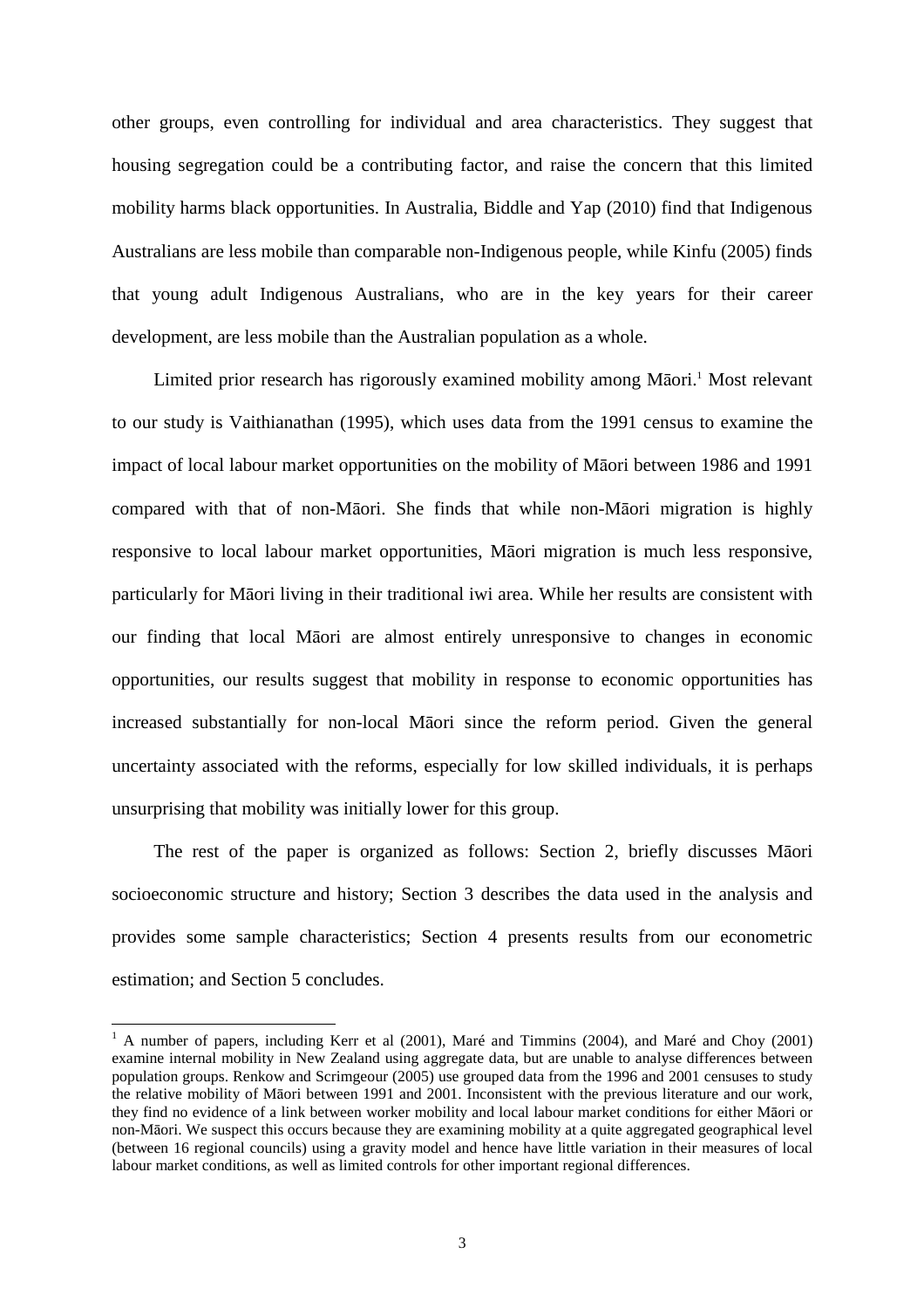#### **2 Background<sup>2</sup>**

 $\overline{a}$ 

'Māori' are defined in this paper, and generally in New Zealand research, as individuals who identify themselves with the Māori ethnicity, which is a measure of cultural affiliation, as opposed to race, ancestry, nationality, or citizenship. Ethnicity is self-perceived and people can belong to more than one ethnic group. The vast majority of Māori belong to an iwi, which can loosely be translated as tribe.<sup>3</sup> The iwi is traditionally the largest socio-political organisation in Māori society, and is generally a territorial entity. Iwi members today retain strong ties to the rohe, or traditional region, of their iwi. As can be seen in Sin and Stillman (2005), this attachment to traditional lands has led to a large amount of geographic clustering among Māori. Hence, migration decisions are likely to be complicated by the issue of iwi affiliation, which is why we focus on this as an important source of heterogeneity.

At the time of initial European settlement in the early  $19<sup>th</sup>$  century, the Māori economy was mainly agrarian. Introduced crops, such as potatoes, and metal implements were gradually incorporated into the economy and over time Māori increased their economic production and integration into the cash economy. By the late 1850s, a long-lasting economic decline for Māori had begun. Māori were strongly represented in the flour milling and shipping industries and when these markets collapsed, the impact on Māori was significant. During this time, settlers and the Crown confiscated eighteen million acres of land from Māori, which dramatically reduced their autonomy and their economic output.

The next period of large change came in the post-war period. In 1965, nearly two-thirds of Māori lived in rural areas, but by 2006 nearly 85 percent lived in urban areas (and hence many had moved away from their rohe). This urban migration often meant better opportunities for good housing, full-time employment and education. As Māori were

<sup>&</sup>lt;sup>2</sup> The material in this section comes from Consedine (2007) and Statistics New Zealand (2014).

<sup>&</sup>lt;sup>3</sup> There are 111 iwi recognised by Te Puni Kōkiri (Ministry of Māori Affairs). Statistics New Zealand (2014) reports that 89 percent of Māori adults know their iwi.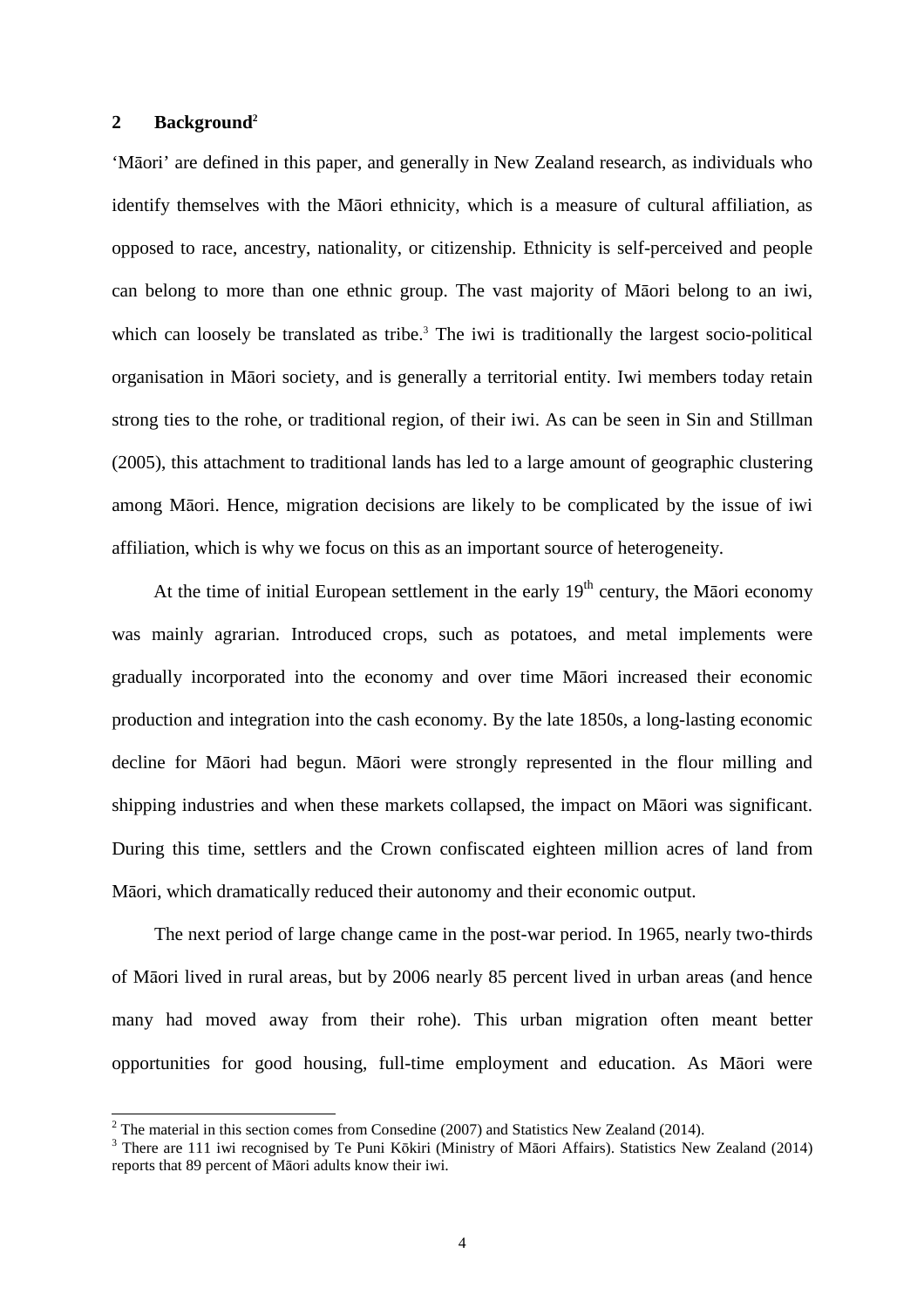significantly under-represented in the higher levels of education, they became predominantly represented in low-skill occupations, such as factory work, forestry, and meat processing. These were exactly the areas that were most affected by the economic reforms of the 1980s.

#### **3 Data**

This paper uses unit record data for the New Zealand population from the 1996, 2001, and 2006 censuses. We restrict our analysis to the New Zealand-born European and Māori population aged 30–59. As discussed later in this section, our mobility measure refers retrospectively to the previous five years, so these individuals are as young as 25 at the beginning of the observation period. We focus on this age group because students and individuals nearing retirement tend to migrate for quite different reasons from working-aged people. We exclude individuals born outside New Zealand and individuals of non-Māori, non-European ethnicity from our analysis because we suspect that these people may also have different mobility patterns than the majority group of New Zealand-born Europeans.

Individuals can record up to three self-defined ethnicities on a census form. Our main comparison groups are Europeans, sole Māori, and mixed Māori. We define Europeans as all individuals who state that they are of European ethnicity, but are not of Māori ethnicity; sole Māori as all individuals who report Māori as their only ethnicity; and mixed Māori as all individuals who report Māori ethnicity and at least one other ethnicity. Europeans, as defined in this paper, may also report other non-Māori ethnicities. Out of the 2.1 million individuals in our pooled sample, 85% are European, 10% sole Māori and 5% mixed Māori.

Information is collected in each census about the current usual residential locations of individuals and their usual residential locations (including overseas) five years before the census date (i.e. at the time of the previous census).<sup>4</sup> The nature of these data means we are unable to track forward the movements of all people living in any one area at an earlier time,

<sup>&</sup>lt;sup>4</sup> A negligible number of individuals are dropped because their usual residential address is unavailable.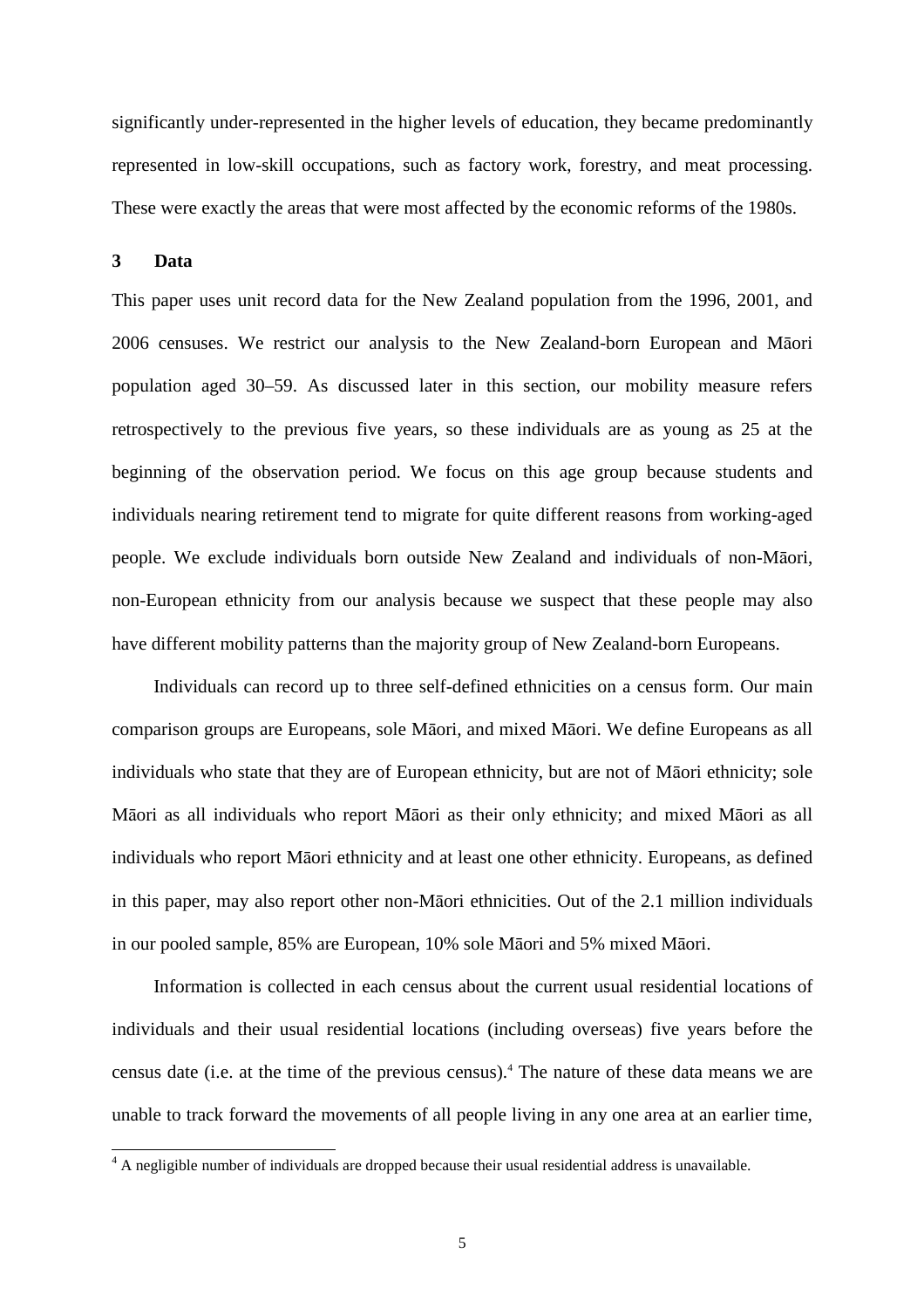but instead must look backwards and examine the location five years ago of all individuals currently in a particular location.<sup>5</sup> The location information is coded to the relatively fine census "area unit" level which in urban areas more or less corresponds to particular suburbs.<sup>6</sup> Because a high proportion of moves between area units are short-distance residential moves that do not relate to changes in labour market opportunities, our analysis focuses instead on moves between larger local labour market areas (LMAs). These 140 LMAs are commuting zones constructed by Newell and Papps (2001) using travel-to-work data from the 1991 census.<sup>7</sup>

The census asks individuals with Māori ancestry to list up to five iwi affiliations.<sup>8</sup> As discussed above, migration decisions are likely to be complicated by the issue of iwi affiliation. Hence, we further classify Māori based on whether they specify any iwi affiliations, and if specified, whether or not they live in an LMA that is a "local area" of any iwi with which they are affiliated.<sup>9</sup> A LMA is defined as local for an individual if the proportion of the total population of their iwi living there is 1.5 times larger than the

<sup>&</sup>lt;sup>5</sup> It is not possible to calculate the precise probability that a person living in a certain location moved, as some of the people previously living in that location will not have filled out a census form five years later for various reasons. For example, they may have died, moved overseas, or failed to fill out their census forms in enough detail for their previous addresses to be ascertained. The probabilities that we do calculate (of people moving when we know both their current and previous addresses) are likely to be understated relative to the true probabilities of moves, because the most mobile people are the most likely to be missed or to have an incomplete address record from five years ago. We are also not able to identify multiple moves over the five-

year period.<br><sup>6</sup> There are nearly 2,000 area units in New Zealand, with an average of 2,000 individuals living in each.

<sup>&</sup>lt;sup>7</sup> Newell and Papps (2001) construct LMAs using an algorithm that ensures that most people who live in one LMA work in it, and most people who work in one LMA live in it. Their algorithm requires LMAs to have a minimum employed population of 2,000 and 75% containment of workers. LMAs have been used as the geographical units of interests in a wide range of papers on mobility in New Zealand, such as Maré and Timmins (2004) and Maré and Stillman (2010).

<sup>&</sup>lt;sup>8</sup> Iwi do not have to conform to any particular specifications in terms of size or other characteristics and are an evolving set. For example, SNZ periodically reviews its list of iwi, considering new possibilities for iwi in terms of a number of guidelines. At the time of the 2001 census, it recognised approximately 95 individual iwi. Of these, 13 had more than ten thousand members, 14 had between five and ten thousand, 32 had between one and five thousand and 36 had fewer than one thousand members.

<sup>&</sup>lt;sup>9</sup> Māori without an iwi affiliation are a heterogenous group including individuals reporting Māori ethnicity but not Māori ancestry, Māori who report an iwi affiliation that cannot be classified by SNZ, Māori who do not answer the iwi affiliation question and Māori who truly do not have an iwi affiliation.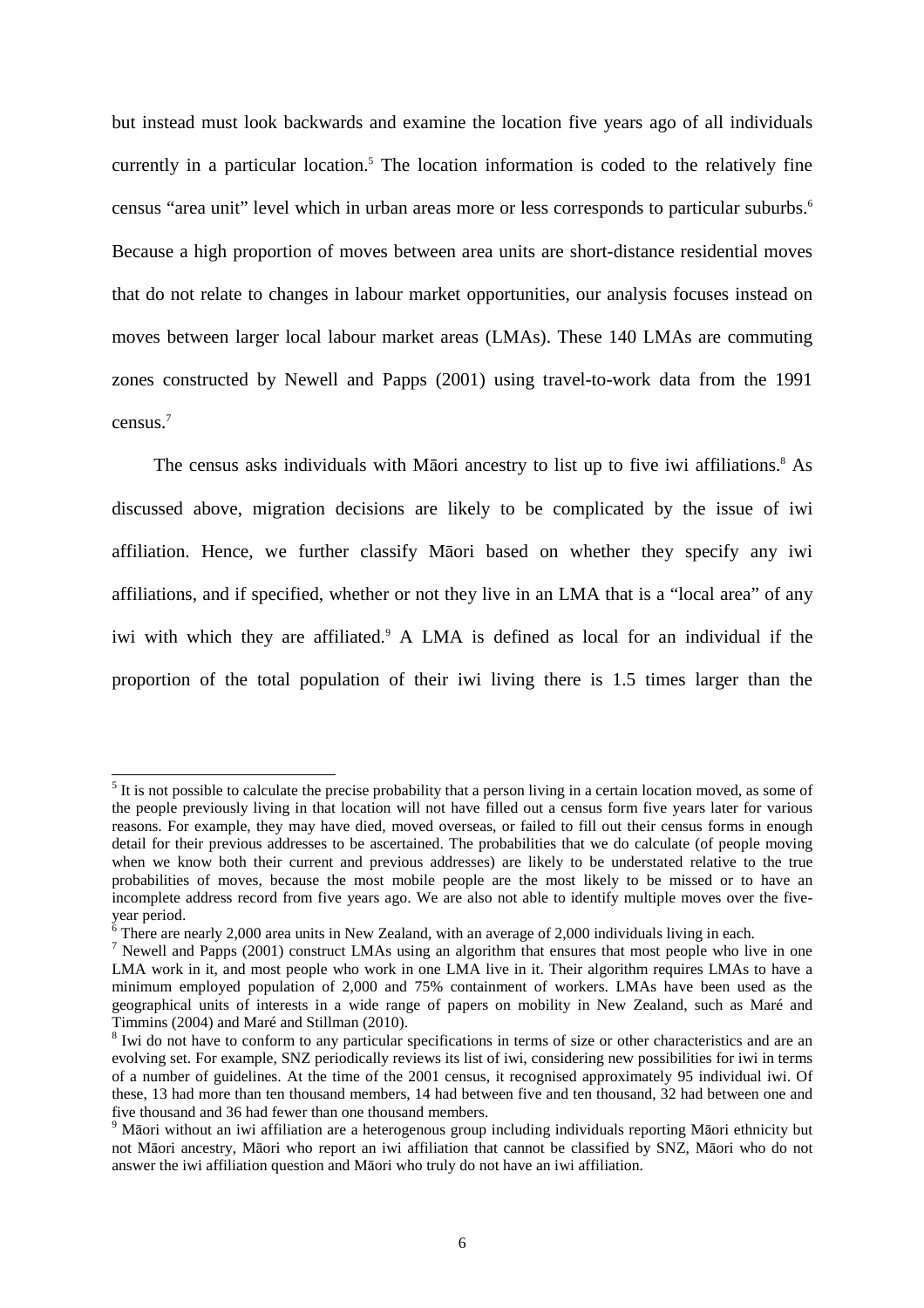proportion of the total European population living there as measured in a pooled sample of the 1996, 2001 and 2006 censuses.<sup>10</sup>

#### **4 Empirical Strategy and Results**

 $\overline{a}$ 

#### *4.1 M*ā*ori Mobility between 1996 and 2006*

We start by examining descriptively the mobility of the Māori population between 1996 and 2001 and between 2001 and 2006 compared with the mobility of the European population. We categorise each individual's mobility status by comparing her current residence with her residence five years ago. Mobility status can take the values: i) same area unit (AU); ii) same LMA but different AU; iii) different LMA; and iv) moved from overseas. Moves within the same AU and within the same LMA but different AU are likely to be residential moves, as opposed to labour market moves. We initially present results broken down in this manner, but beyond these focus our analysis on moves that involve a change in LMA.

Panel A of Table 1 summarises the average mobility of our three main comparison population groups. Europeans exhibit similar local residential mobility to Māori, but Māori appear to be, on average, slightly more likely to move to a new LMA than Europeans in both sample periods. For example, between 1996 and 2001, 21% of both sole and mixed Māori moved to a new LMA compared with 17% of Europeans. Similar figures for between 2001 and 2006 are 22% for sole and mixed Māori and 19% for Europeans, respectively. Moves from overseas, considered a change in LMA, are a small part of overall mobility; Māori are slightly less likely to have moved from overseas.

Panel B compares mobility rates across subgroups of the Māori population defined by whether they specify any iwi affiliations, and, if specified, whether or not at the beginning of the sample period they live in a local LMA as defined above. Sole and mixed Māori are

<sup>&</sup>lt;sup>10</sup> We experimented with other cut-offs; more broadly defined local areas lessened the mobility differences between local and non-local Māori.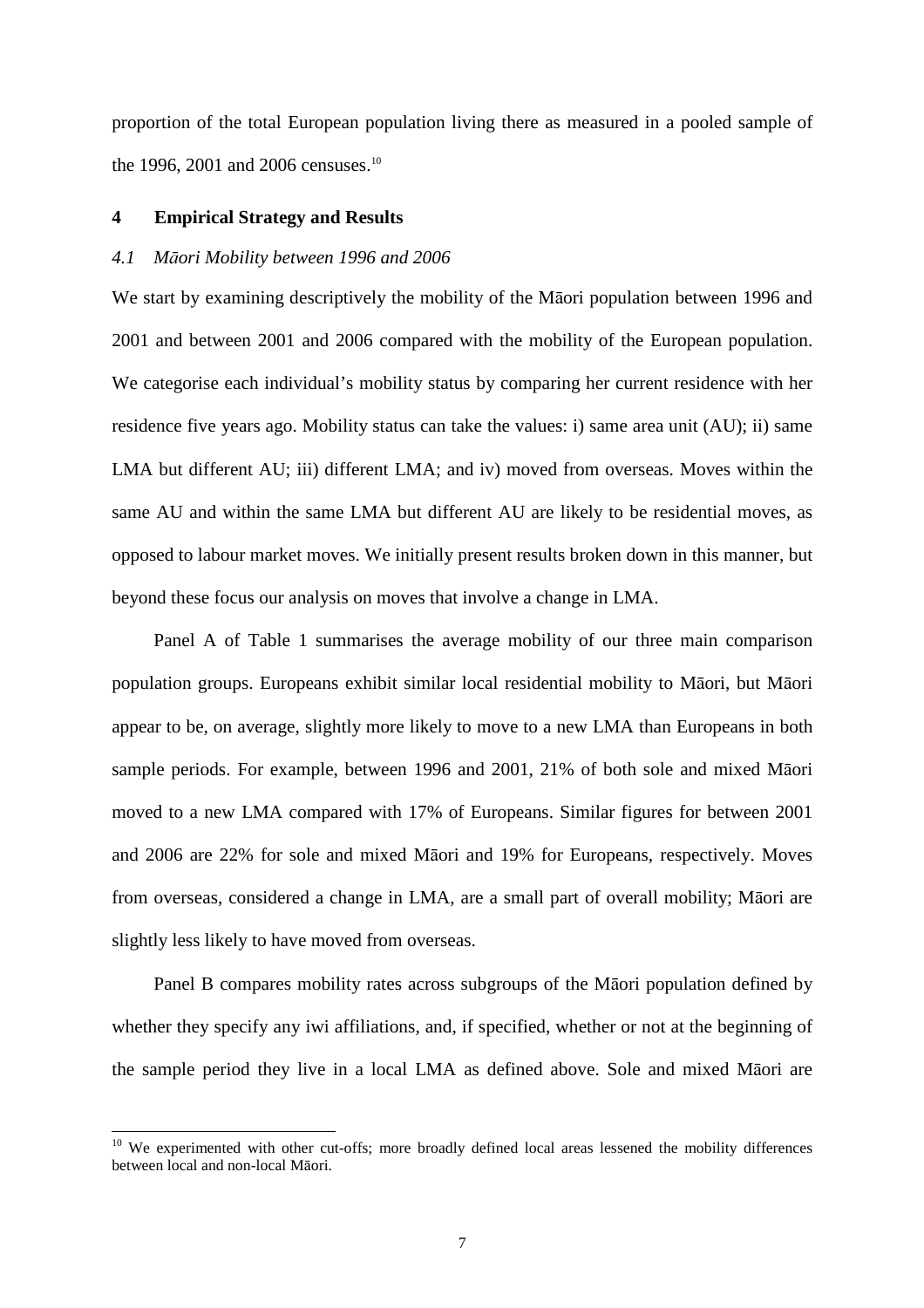combined for this analysis. In 1996, 44% of Māori live in local iwi areas, 32% live in nonlocal areas, and the remainder have no iwi affiliation. In 2001, 45% live in local areas and 36% live in non-local areas. In both periods, Māori living in a local iwi area are 8–10 percentage points less likely to move to a different LMA than Māori living in a non-local iwi area. Māori with no iwi affiliation fall somewhere in between. In general, Māori not living in a local iwi area appear quite a bit more mobile than Europeans (as measured by the percentage changing LMA).

Panel B also examines whether Māori who change LMAs move to local or non-local destination LMAs. Among Māori who live in a local LMA at the beginning of the sample period, 57-58% of those who move between LMAs move to another local LMA, compared with 45-46% of Māori movers who initially live in non-local LMAs. This suggests that Māori who live in local LMAs have a natural propensity to live in local iwi areas, as well as possibly having attachment to a particular local area. It is also possible that Māori who live in local LMAs are affiliated with iwi that are local to more LMAs, in general, than other Māori.

The finding that Māori are more mobile than Europeans on average appears at odds with the suggestion that the attachment of Māori to particular geographical locations renders them less mobile. However, these comparisons do not control for differences in the sociodemographic characteristics of the three ethnic groups. The Māori working-age population is younger than the European population and younger people are typically more mobile than older ones. Other salient differences exist between the ethnic groups, for example, in educational levels and employment rates, which may also be correlated with mobility.

These raw comparisons also do not control for differences in where individuals are located. The likelihood that an individual leaves an area may partly be driven by characteristics of the area, such as amenities. Consequently, if people with a certain innate

8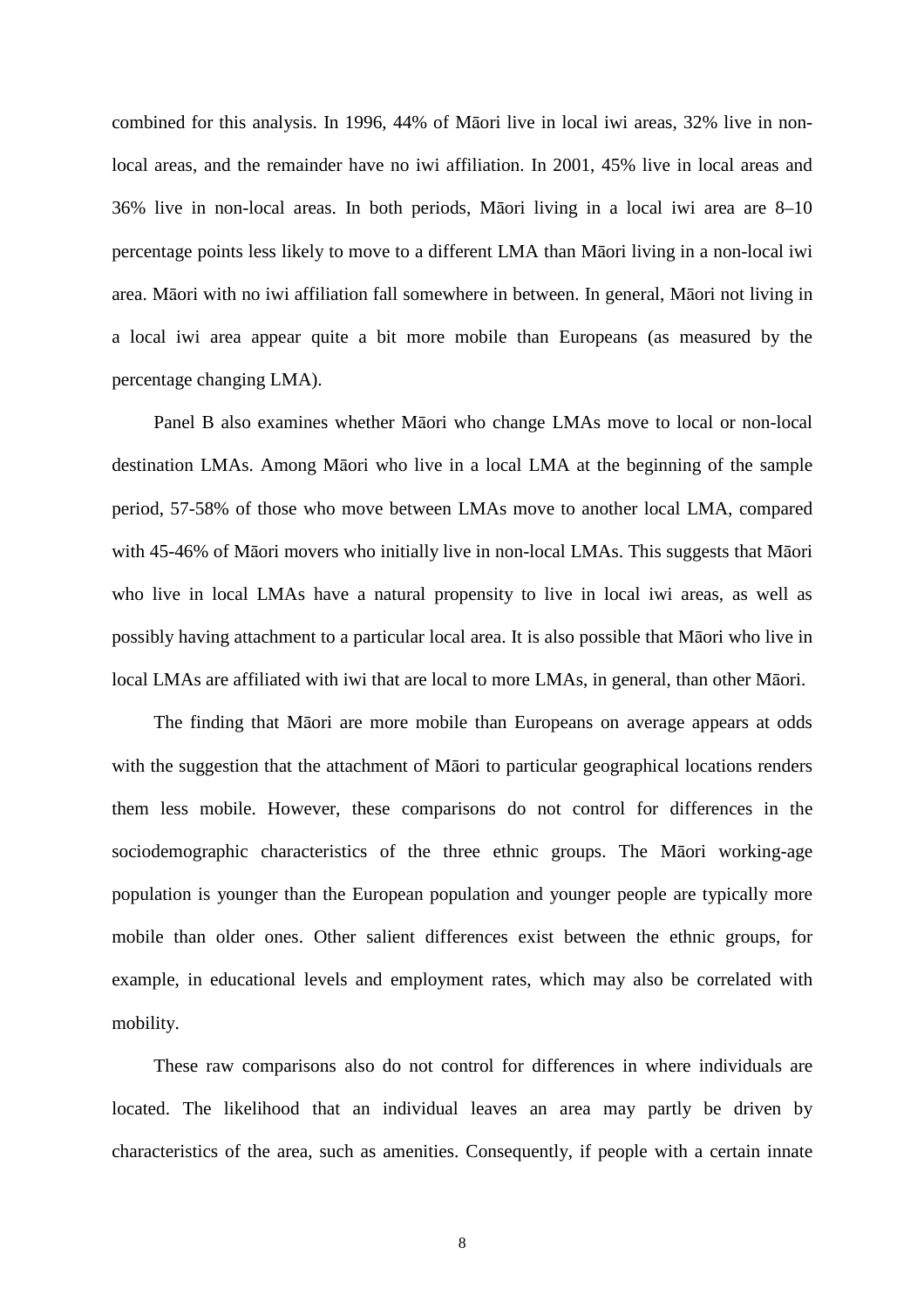likelihood of being mobile tend to settle in particular areas, failing to account for the geographical clustering of ethnic groups could result in misleading conclusions about ethnic differences in mobility.

#### *4.2 Regression Analysis of Ethnic Mobility Differences*

For these reasons, we turn next to regression analysis so we can control for other important correlates with migration decisions and directly examine the impact of local economic shocks. Our main regression is a linear probability regression that takes the form:<sup>11</sup>

$$
Y_{it} = \alpha_t + \beta X_{it} + \delta Z_{it} + e_{it}
$$
 (1)

where *i* indexes the individual and *t* indexes the survey year.  $Y_i$  equals 1 if individual *i* at time *t* lives in a different LMA to where he lived five years ago and equals 0 otherwise,  $X_{it}$  is a vector of indicator variables that identify the ethnic group to which the individual belongs, and  $Z_{it}$  is a vector of sociodemographic control variables the varies in different specifications. In all cases, we pool data from the 2001 and 2006 censuses and control for the survey year  $(\alpha_t)$ . The coefficients on the  $X_t$  variables indicate the average underlying differences in mobility between individuals in different comparison groups and are the main focus of our analysis.

Our main regression analysis splits the Māori and European population into seven ethnic comparison groups: Europeans, sole Māori who live in a local LMA at the beginning of the sample period, sole Māori who live in a non-local LMA at the beginning of the sample period, sole Māori who do not report an iwi affiliation, and three analogous groups for mixed Māori.

 $\overline{a}$ 

<sup>&</sup>lt;sup>11</sup> This model is a reduced-form specification of the general internal migration model introduced in Greenwood (1975). We estimate an OLS model even though we have a binary dependent variable because, as discussed in Angrist and Pischke (2009), if one's goal is to estimate marginal effects then this model is robust to misspecification of the conditional distribution of the error term, whereas discrete choice models are not. Interpretation of the results is also more straightforward, particularly when there are two-way interactions as in some of our specifications. We also estimate models where our outcome variable is distance moved and have similar qualitative findings.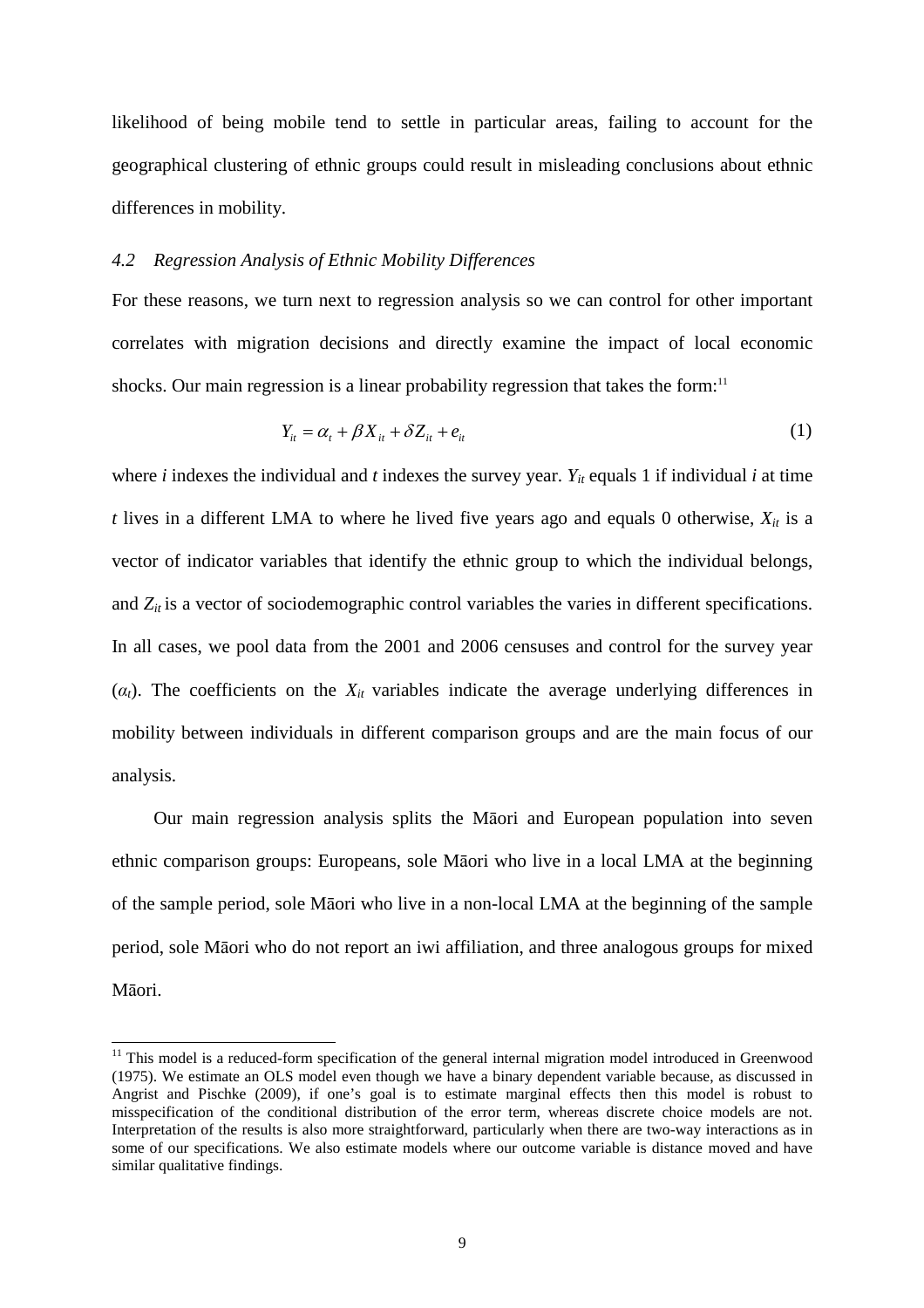Table 2 presents summary statistics for all variables used in the regression analyses for each comparison group. Europeans make up 85% of the analysis population. Sole Māori in local LMAs are the largest Māori group (32% of the Māori population) followed by sole Māori in non-local LMAs (19%), mixed Māori in non-local LMAs (14%), mixed Māori in local LMAs (13%), sole Māori with no iwi affiliation (12%) and mixed Māori with no iwi affiliation (9%). Sociodemographic characteristics vary considerably across comparison groups. On average, Māori are younger, less qualified, less likely to be married, less likely to be in full-time employment, more likely to have low levels of income, and more likely to be single parents. In general, mixed Māori are more similar to Europeans than are sole Māori, and non-local Māori are more similar to Europeans than are local Māori.

Table 3 presents the results from estimating three versions of equation (1). Europeans are the omitted comparison group in each specification, thus the coefficient on each other group is interpreted as the relative difference in mobility between that group and Europeans. In the first specification, we control for fixed or predetermined characteristics only, namely age (as a quadratic), gender, education and survey year, in addition to the comparison group indicator variables.<sup>12</sup>

Controlling for these basic characteristics, we find that all non-local Māori and those without an iwi affiliation are more mobile than Europeans while local Māori are less or similarly mobile. Local Māori are 0-2 percentage points less mobile, Māori with no iwi affiliation about 2 percentage points more mobile, non-local mixed Māori 6 percentage points more mobile, and non-local sole Māori 10 percentage points more mobile than comparable Europeans. Given our large sample size, all of these differences are strongly significant.

Figure 1 graphs the age–mobility relationship derived from the regression estimates (normalised to 0 for age 40). The solid line ("no LMA FE") shows the results from the first

 $\overline{a}$ 

<sup>&</sup>lt;sup>12</sup> Although education is not, strictly speaking, fixed or predetermined, the 30 to 59-year-olds who make up our sample had largely completed their formal education more than five years earlier.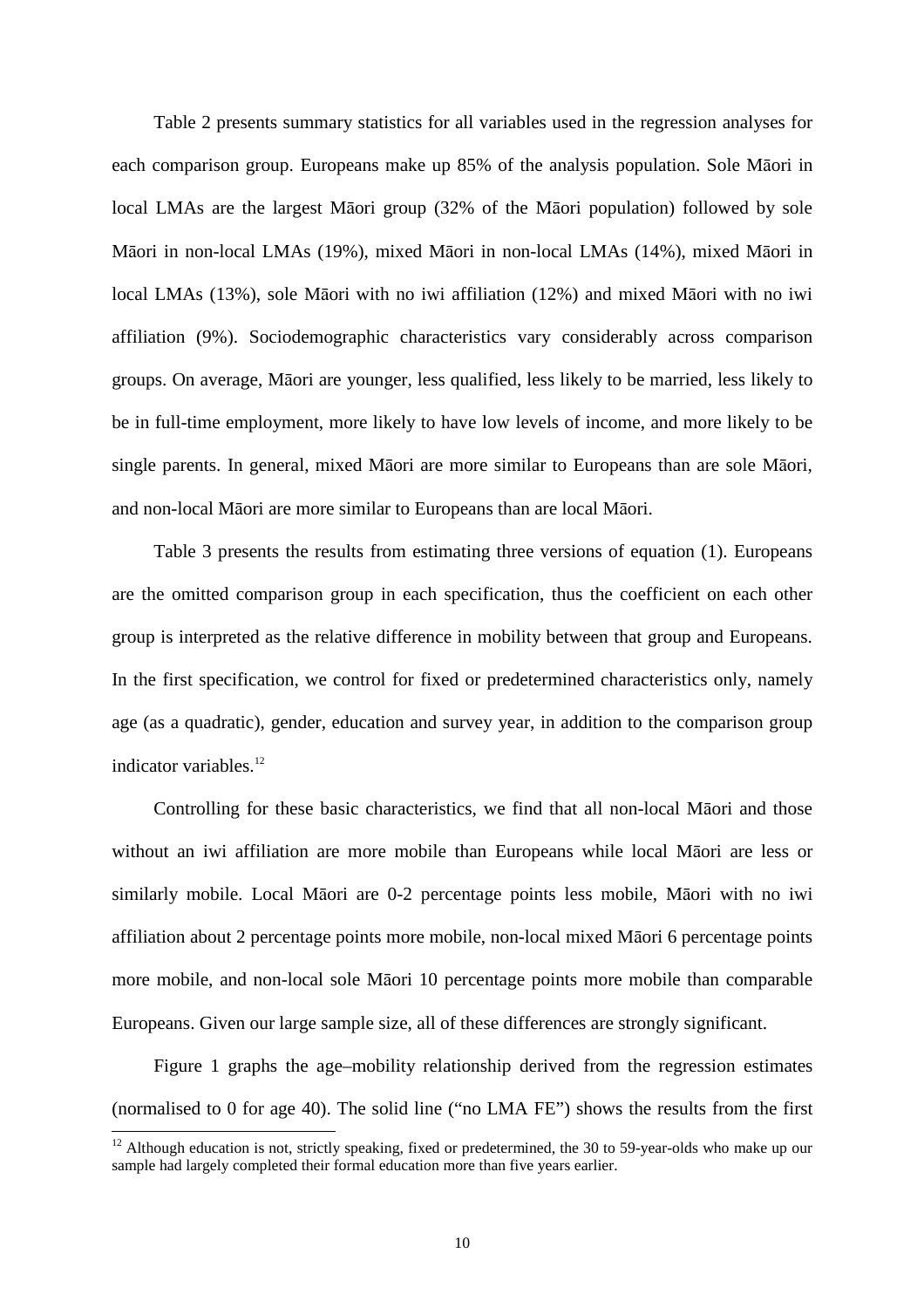specification. As expected, mobility decreases at a decreasing rate throughout the prime-age range, levelling off around age 52. The age–mobility gradient is quite steep early on, with 30 year-olds nearly 14 percentage points more likely to change LMAs than 40-year-olds. We also find a large education-mobility gradient. Relative to those with no qualifications, individuals with school qualifications are 0.3 percentage points more likely, those with vocational qualifications 2 percentage points more likely, and those with university degrees 7 percentage points more likely to change LMAs. Gender is essentially unrelated to mobility, with the difference between men and women economically zero (though statistically significant).

In the second specification, we control for an individual's location five year's previously (using LMA fixed effects measured at the beginning of the sample period) in addition to the control variables from the first specification. As previously discussed, these fixed effects capture the unobserved contributions of individual locations to outward mobility. Our results are here inferred by comparing the mobility of Māori in particular locations to the mobility of similar Europeans in those same locations. This approach reduces the concern that any differences we might find are related to earlier locational decisions of Māori and non-Māori and not to underlying mobility propensities.

The comparisons between Europeans and the various Māori groups are qualitatively robust to the inclusion of LMA fixed effects. However, the coefficients on Māori groups decrease with LMA fixed effects, indicating that Māori tend to cluster in higher mobility LMAs. Non-local Māori are still much more mobile than Europeans, with mixed Māori in this group 4 percentage points more mobile, and sole Māori 8 percentage points more mobile. Māori with no iwi affiliation are now 1 percentage point more mobile, and local Māori 1–2 percentage points less mobile than Europeans. The age–mobility (the dashed lines in Figure 1, labelled "LMA FE") and education–mobility gradients are both flatter with the addition of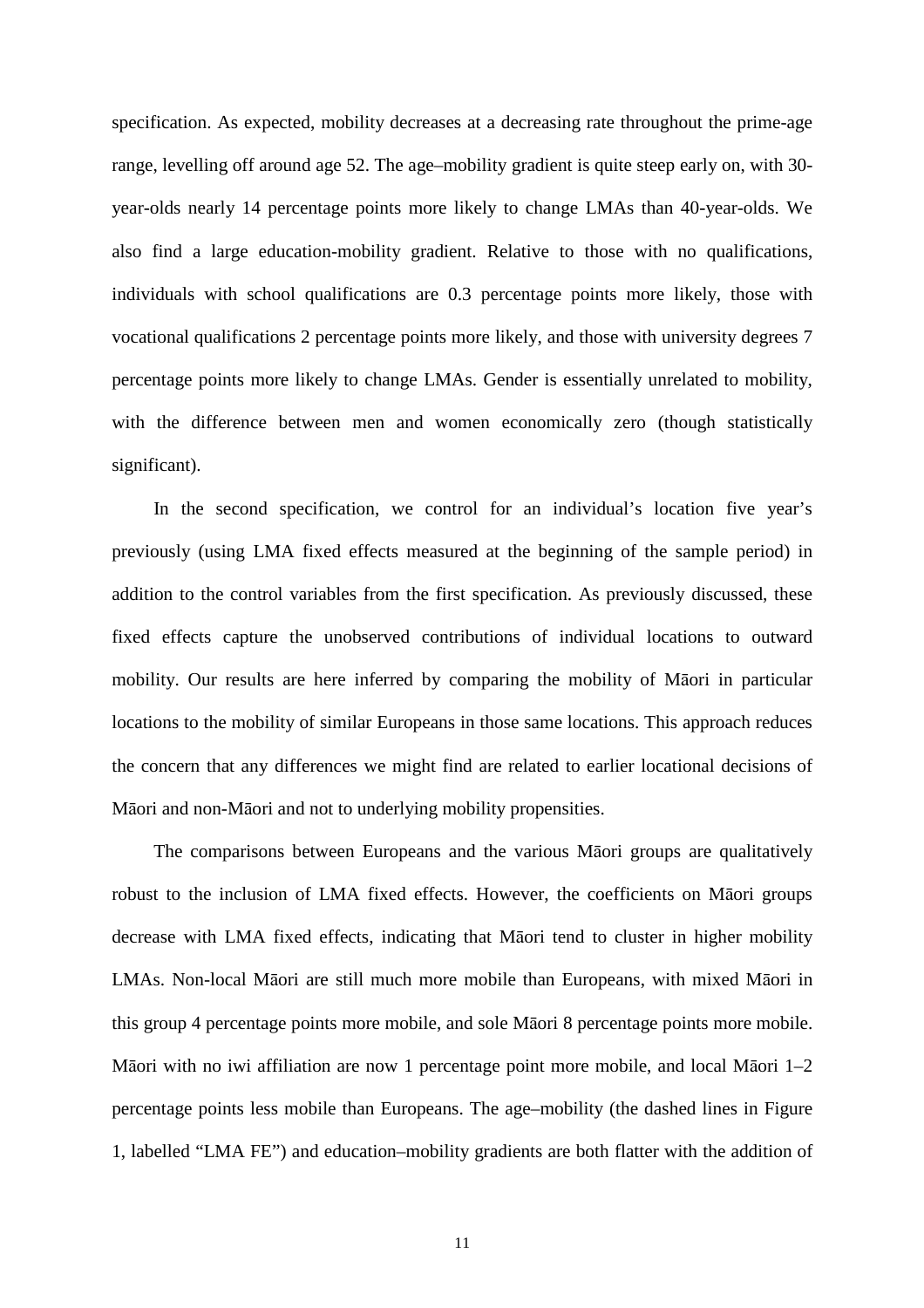LMA fixed effects. This indicates that younger individuals and those with more education choose to live in locations that people are more likely to leave (and vice versa for older individuals and those with less education).

In the third specification, we include control variables for an individual's marital and employment status, family type, and pre-tax income in the previous year in addition to those variables included in the second specification. The backwards-looking nature of our data means we are only able to measure these individual time-varying characteristics at the end of the period, after the individual has or has not moved. Because these variables are likely to be endogenously determined with mobility, their inclusion in the regression model may bias the results, and so our preferred specification excludes them. In fact, the inclusion of these additional control variables has little impact on our main findings.

#### *4.3 Heterogeneity by Ethnic Group*

The regression specifications estimated above assume that sociodemographic characteristics have the same effect on mobility for all comparison groups. Here we re-estimate the second specification from Table 3, allowing the relationships between age, gender, and education and mobility to vary for each ethnic group. Table 4 presents the coefficients from one regression that includes all these interactions. The first column, labelled 'Europeans', shows the relationship between these variables and the mobility of Europeans. The remaining columns present interaction effects for each Māori group, i.e. these coefficients show the effect of each characteristic on the mobility of a particular Māori subgroup over and above its effect on Europeans.

Figure 2 graphs the age–mobility profiles of Māori relative to Europeans. This figure shows that most types of Māori are most mobile relative to Europeans at mid-working ages of 40 to 45, and have lower relative mobility both at young and old working ages. We also find that the relationship between education and mobility differs across ethnic groups. The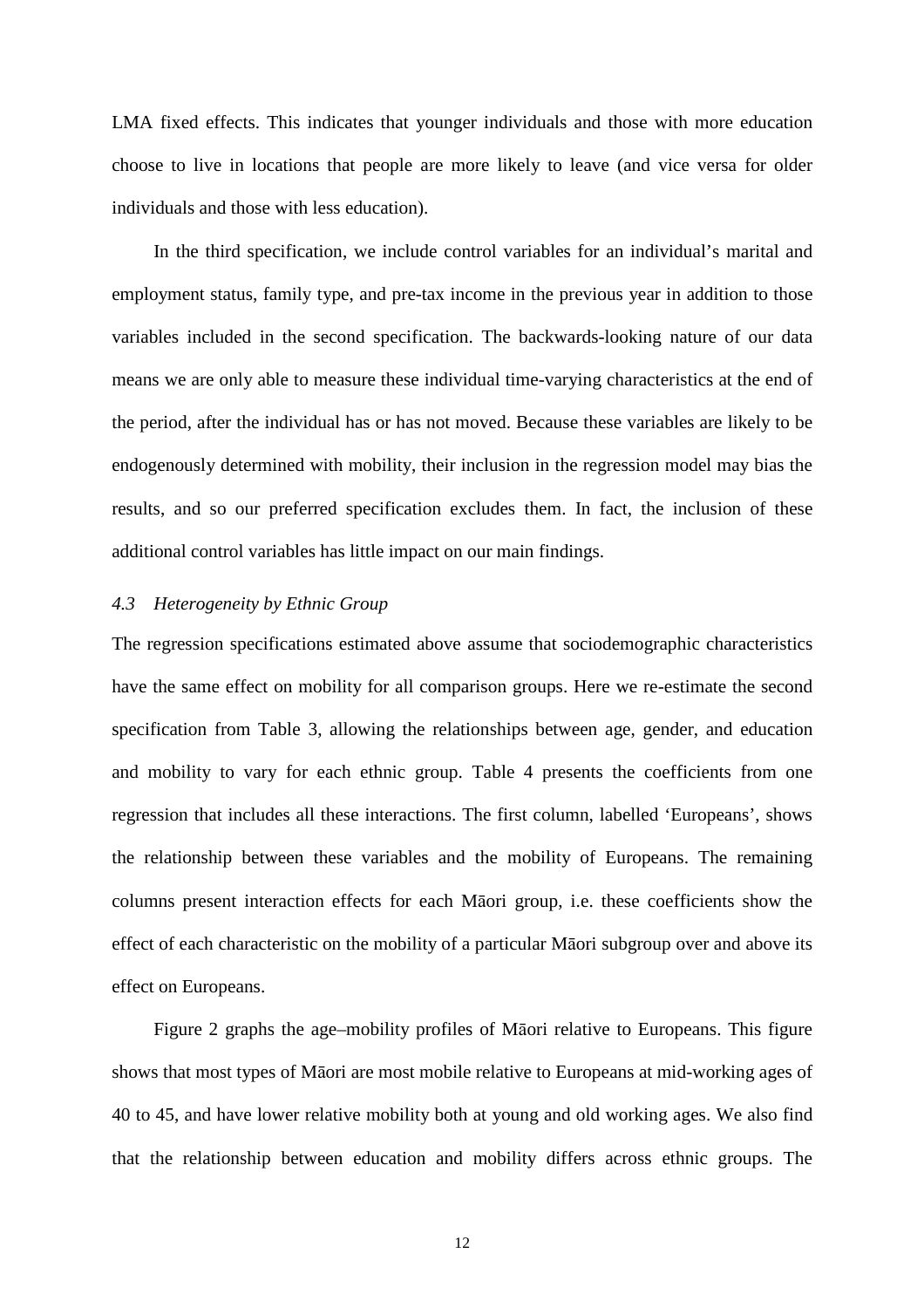interaction effects show consistent evidence that mobility is higher for more qualified individuals, and that this difference is more pronounced for most Māori groups than for Europeans.

The qualification-mobility gradient is particularly steep for local Māori. For example, local Māori with university degrees are 8.6 percentage points more mobile than local Māori with no qualifications, whereas this difference for Europeans is just 4 percentage points. Combining these figures with the average differences between local Māori and Europeans discussed above, local Māori with university degrees are clearly more mobile in absolute terms than comparable Europeans. This may reflect that Māori with higher qualifications are a more select group of the population than equivalently qualified Europeans, which is quite likely given the lower average qualification levels of Māori.

#### *4.4 Impact of Labour Market Shocks*

 $\overline{a}$ 

In this section, we extend our basic regression model, equation (1), to include controls for local economic conditions. Specifically, we control for the labour force participation rate (LFP), the unemployment rate, and the interaction between the two among people of the same age and education level as the individual, and who lived in the individual's origin LMA. Labour market conditions are all measured five years previously, at the beginning of the migration period.<sup>13</sup> Since we include origin LMA fixed effects, we are effectively asking how mobility responds to changes in local economic opportunities. We control for both local LFP and unemployment rates, as well as their interaction, to allow people in and out of the labour force to have different average migration responses to local labour market shocks. A range of factors could cause such heterogeneity. For example, a strong labour market might make a region attractive to a worker, but more expensive for a non-worker. More broadly, those who

<sup>&</sup>lt;sup>13</sup> We experimented with different measures of demographic characteristics. Because some LMAs are quite small, we settled on a version based on 10-year age groups and 3 qualification categories (grouping degree with post-school). Our regression also includes fixed effects for these 30 groups.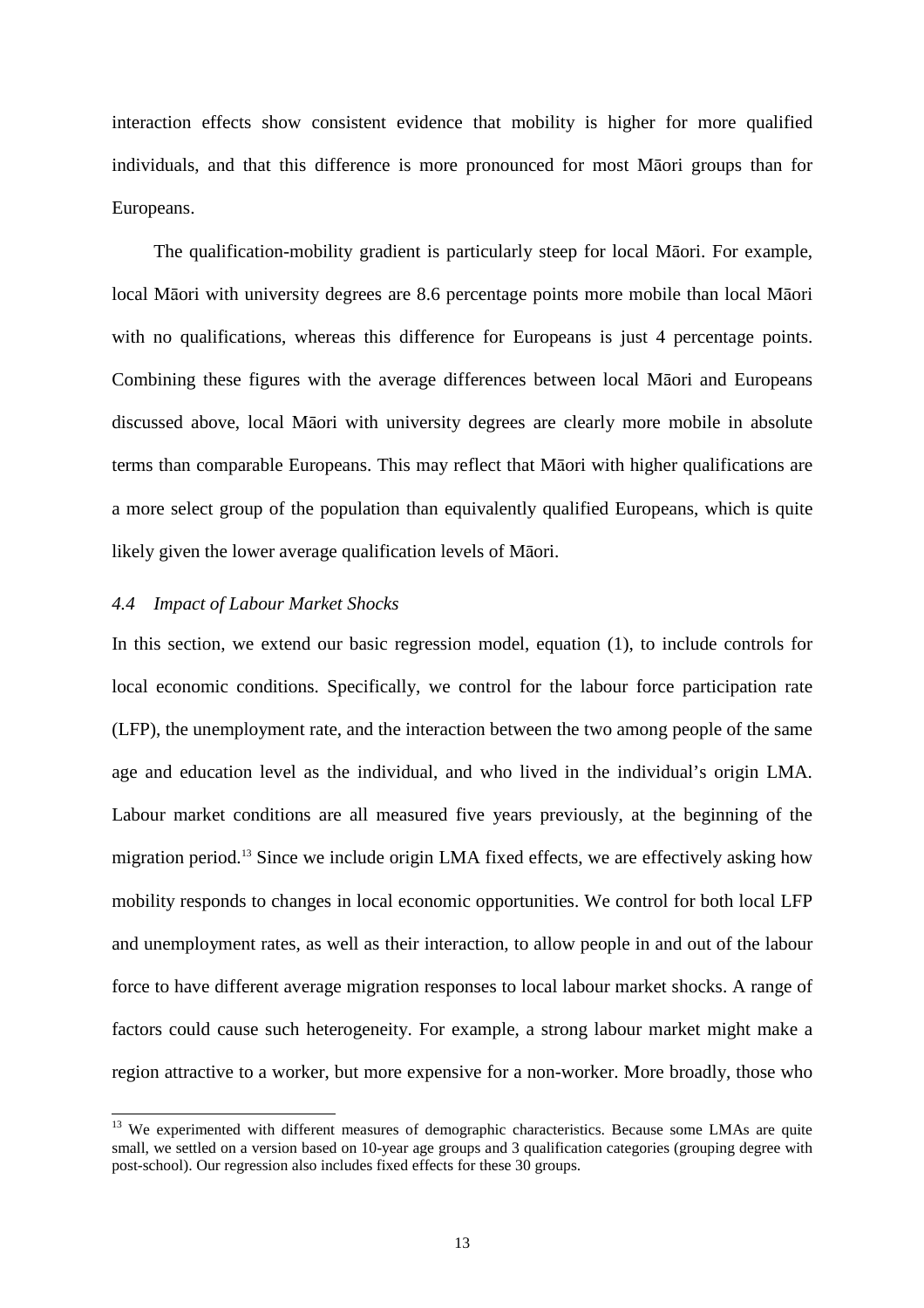are in the labour force might have their location decisions driven by different factors to those who are not. For example, those outside the labour force may not be able to afford the monetary cost or risk of migration.

Table 5 presents the results of this regression. To aid interpretation of the interactions, in Figure 3 we graph the impact of changes in the unemployment rate on the mobility of different ethnic groups at different levels of local LFP. These results show that higher unemployment rates for a demographic group in a region lead to higher out migration by Europeans in that demographic group when local LFP for that group is over 50 percent. The magnitude of this effect is increasing in the group's LFP, with a 10 percentage point increase in unemployment leading to a 0.3 percentage point increase in migration when LFP is 50% compared with a 2.9 percentage point increase in migration when LFP is 100%. The difference between these effects has the expected sign: individuals in the labour force are more likely to leave an area when it suffers a negative labour demand shock, whereas individuals not in the labour force are less likely to be induced to leave by such a shock.

Both groups of non-local Māori are highly responsive to labour market conditions. This could be because these individuals are disproportionately likely to have moved in the past to pursue employment away from their home areas, and as such are self-selected to be more mobile for non-family reasons. Like Europeans, non-local mixed Māori are more responsive at higher levels of LFP, but have relatively higher out-mobility at every LFP level. Non-local sole Māori are more responsive to labour market shocks than Europeans at low levels of LFP, but their responsiveness is insignificantly different to that of Europeans at high levels of LFP.

In contrast, both groups of local Māori are both very unresponsive to labour market conditions, and this unresponsiveness does not vary significantly with LFP. This could occur because this group has chosen to live "locally" for non-economic reasons, and hence will likely move only if these reasons change (for example, if family circumstances change).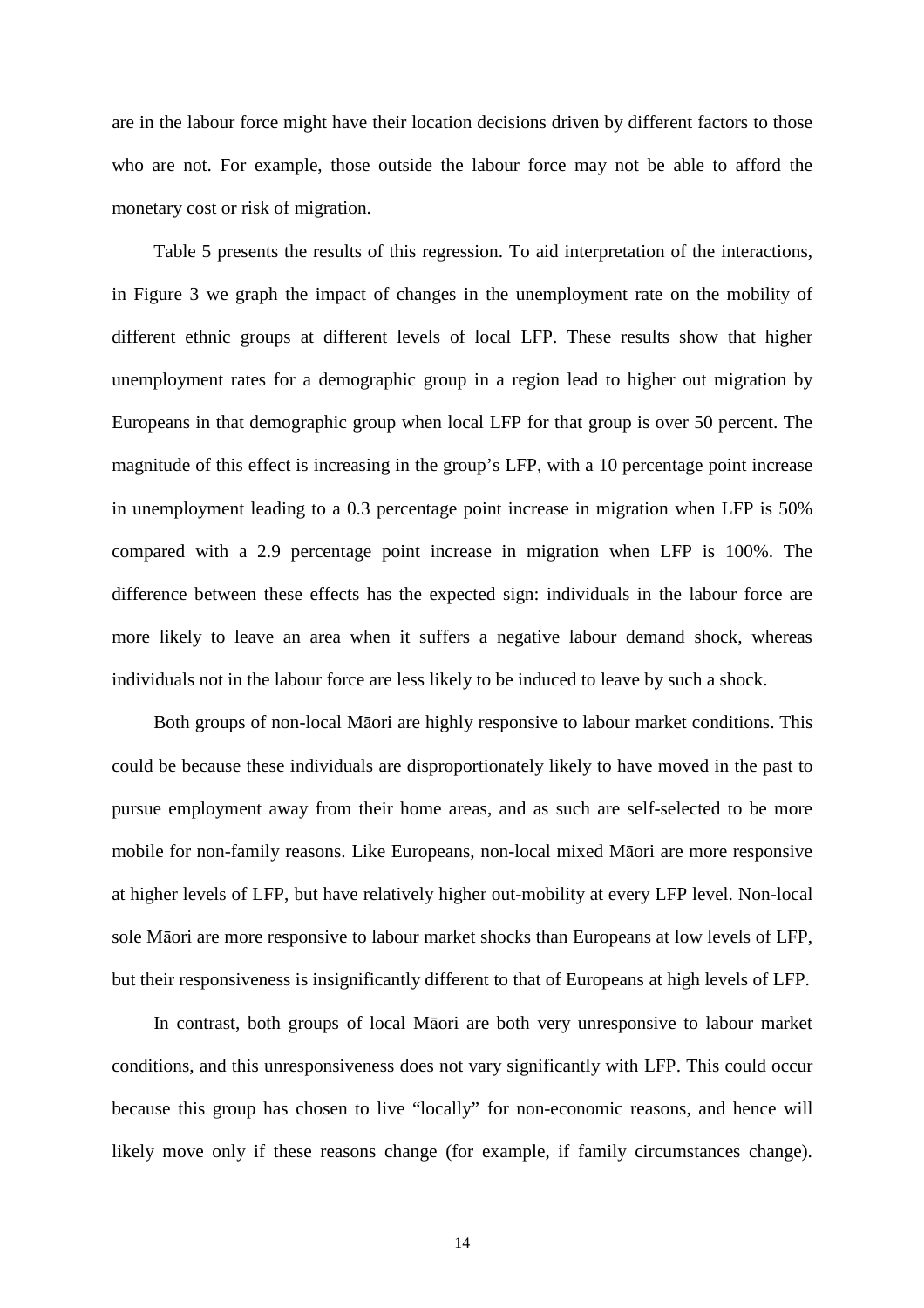Alternatively, their local support networks might be strong enough to help them weather temporary adverse shocks to economic opportunities, alleviating their need to move.

We cannot reject the hypothesis that mixed Māori without iwi affiliations are equally responsive to local economic shocks as Europeans, which makes sense since this group is likely to be the most 'European' of the Māori groups. Our results for sole Māori without iwi affiliations are difficult to interpret. They show counterintuitively that these Māori are less likely to leave a labour market area that faces a negative economic shock, especially if local LFP is high. One possibility is that the quality of data for these individuals is lower than for other groups, potentially including higher mis-recall of location five years earlier.<sup>14</sup>

#### **5 Conclusions**

 $\overline{a}$ 

In this paper, we use Census data to examine how the internal mobility of Māori compares to that of Europeans in New Zealand from 1996 to 2006. Our regression analysis compares the mobility between geographic labour markets of Māori and Europeans who initially live in the same area. We also examine heterogeneity in outcomes within the Māori population, distinguishing Māori who report only one ethnicity from those with multiple ethnicities, and those who report a tribal (iwi) affiliation. For Māori with an iwi affiliation, we also stratify by whether they live in an area where their iwi has a strong network. Finally, our analysis directly examines how individuals from different groups responded to changes in local labour market opportunities during the post-reform period.

 In contrast to most anecdotal evidence, we find that Māori are more mobile on average than similar Europeans. However, Māori who live in areas with strong networks of their iwi are slightly less mobile than Europeans, suggesting that social ties could be an important impediment to moving to labour market opportunities. Our findings on migration responses

 $14$  This would be consistent with not listing any iwi indicating, in some cases, a lack of effort in filling out the census form rather than a genuine lack of affiliation.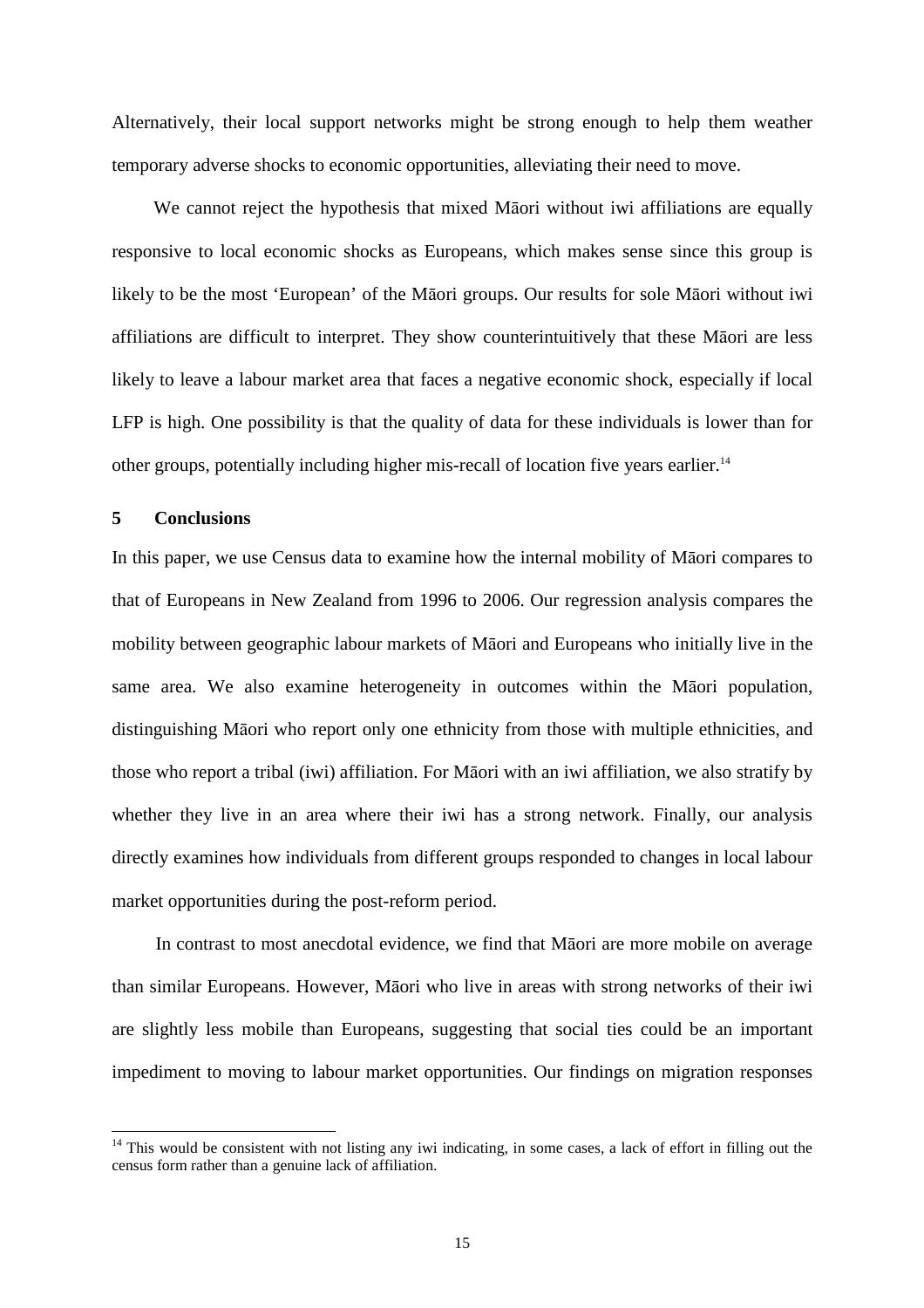to local labour market shocks provide additional evidence along these lines: Māori living in their iwi network areas are almost entirely unresponsive to changes in local economic opportunities. In contrast, non-local Māori are more responsive than Europeans.

Although self-selection is likely to play a role in these differences, they do imply that there exists a large sub-population of Māori who are likely to have had trouble adjusting to the reforms of the 1980s liberalisation period. This also suggests there may be an important role for location-based policies in closing the gap between Māori and European labor market outcomes.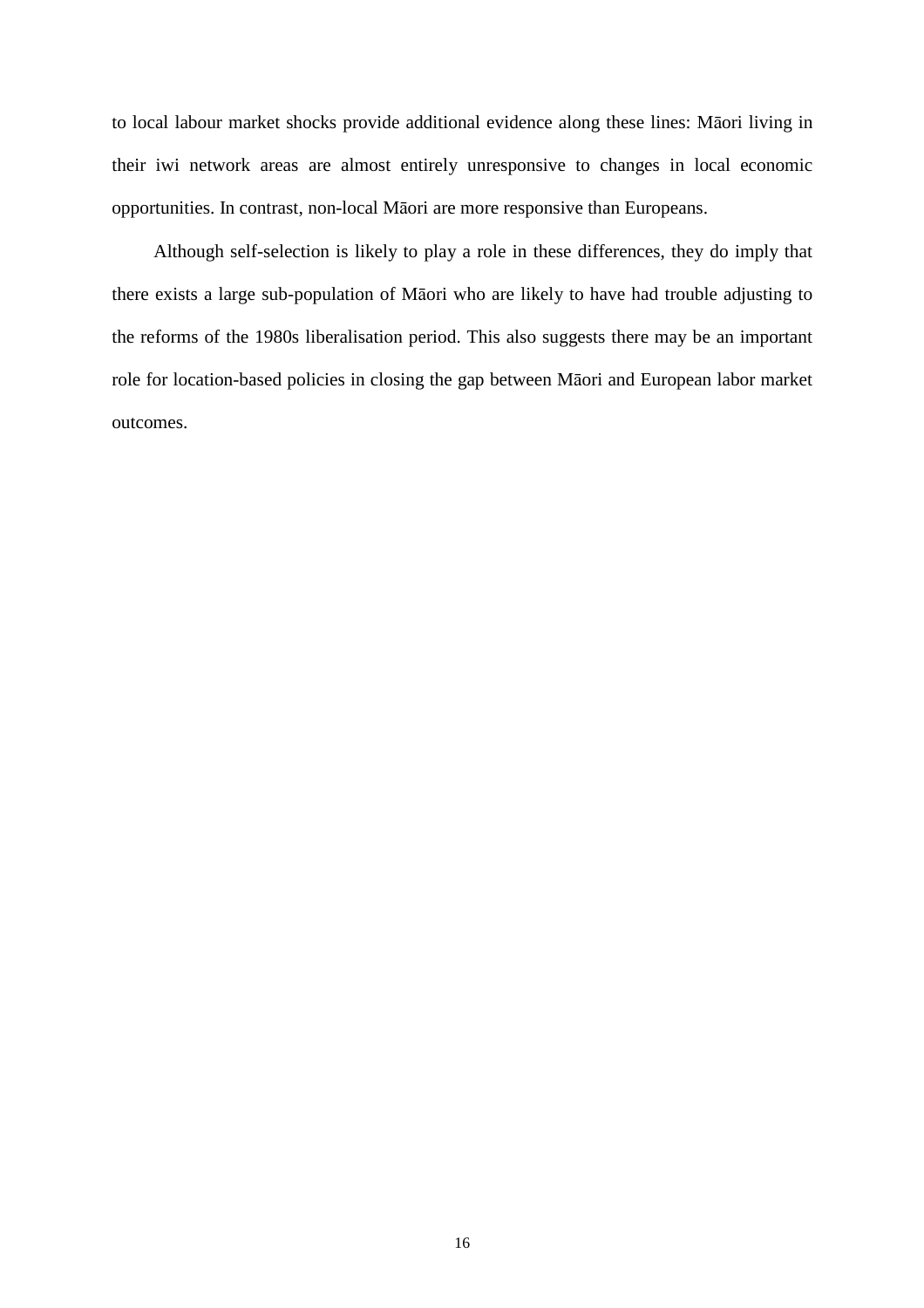#### **References**

- Angrist, Joshua D. & Pischke, Jörn-Steffen (2009). *Mostly harmless econometrics: an empiricist's companion*. Princeton University Press: Princeton.
- Bedford, R., Didham, R., Ho, E., & Hugo, G. (2004). *Maori internal and international migration at the turn of the century: an Australasian perspective*.
- Biddle, N., & Hunter, B. H. (2006). "An analysis of the internal migration of Indigenous and non-Indigenous Australians," *Australian Journal of Labour Economics*, 9(4), 321-341
- Biddle, N., & Yap, M. (2010). "Demographic and socioeconomic outcomes across the Indigenous Australian lifecourse: Evidence from the 2006 Census," *CAEPR Research Monograph* 31.
- Carrington, William J, Enrica Detragiache and Tara Vishwanath. 1996. "Migration with Endogenous Moving Costs." *American Economic Review* 86. no. 4: 909-30.
- Chapple, Simon. 1999. "Explaining patterns of disparity between Mäori and non-Mäori employment chances." *Labour Market Bulletin* 1999: 70-100.
- Consedine, Bernadette. 2007. *Historical Influences: M*ā*ori and the Economy*. Te Puni Kōkiri: Wellington.
- Dixon, Sylvia. 1998. "Growth in the Dispersion of Earnings: 1984-97," *Labour Market Bulletin*, 1998:1&2, pp. 71-107.
- Forrest, J., Poulsen, M., & Johnston, R. (2009). Temporary and disadvantaged? The economic and spatial assimilation of New Zealand Maori in Sydney. *Population, Space and Place*, 15(6), 475-492.
- Greenwood, Michael J. 1975. "Research on Internal Migration in the United States." *Journal of Economic Literature* 13: 397-433.
- Guerin, P., Nikora, L. W., & Rua, M. (2006). *T*ū*hoe on the move: Regional mobility*.
- Karagedikli, Özer, David C. Maré and Jacques Poot. 2000. "Disparities and Despair: Changes in Regional Income Distributions in New Zealand 1981-1996," *Australasian Journal of Regional Studies*, 6:3, pp. 323-47.
- Kerr, Suzi, David C. Maré, William Power and Jason Timmins. 2001 "Internal Mobility in New Zealand." *New Zealand Treasury Working Paper* 01/04.
- Kinfu, Y. (2005). *Spatial mobility among Indigenous Australians: Patterns and determinants*. Demography and Sociology Program, Australian National University.
- Kritz MM and JM Nogle. 1994. "Nativity Concentration and Internal Migration among the Foreign-Born." *Demography* 31 (August). no. 3: 509-24.
- Maré, David C. & Choy, W-K. 2001. "Regional Labour Market Adjustment and the Movement of People." *Treasury Working Paper* 01/08.
- Maré, David C. and Steven Stillman. 2010. "The Impact of Immigration on the Geographic Mobility of New Zealanders." *Economic Record* 86 (June). no 273: 247–59.
- Maré, David C. and Jason Timmins. 2004. "Internal Migration and Regional Labour Markets In New Zealand." draft.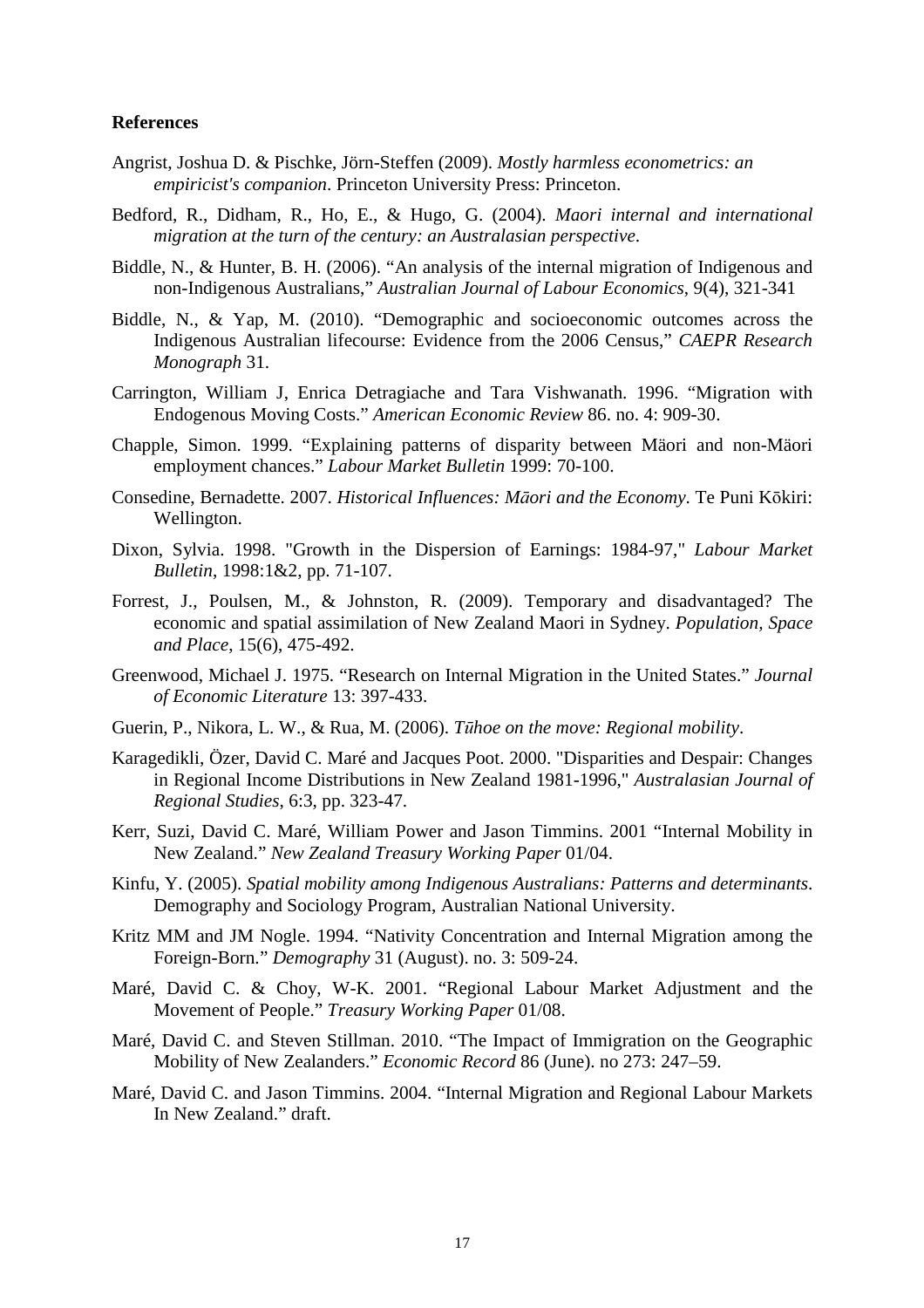- Nikora, Linda Waimarie, Bernard Guerin, Mohi Rua, and Ngahuia Te Awekotuku. 2004. "Moving away from home: Some social consequences for Tuhoe migrating to the Waikato," *New Zealand Population Review* 30(1&2): 93-109.
- Palloni, Alberto, Douglas S. Massey, Miguel Ceballos, Kristin Espinosa, and Mike Spittel. 2001. "Social Capital and International Migration: A Test Using Information on Family Networks." *American Journal of Sociology* 106. no. 5: 1262-98.
- Papps, Kerry L. and James O. Newell. 2002. "Identifying Functional Labour Market Areas in New Zealand: A Reconnaissance Study Using Travel-to-Work Data." *IZA Discussion Paper* 443 (February).
- Renkow, Mitch and Frank Scrimgeour. 2004. "Māori/Non-Māori Income Gaps: Do Differences in Worker Mobility Play a Role?" draft.
- Ross, S. L. (1998). "Racial differences in residential and job mobility: Evidence concerning the spatial mismatch hypothesis," *Journal of Urban Economics*, 43(1), 112-135.
- Sin, Isabelle and Steven Stillman. 2005. "The Geographical Mobility of Māori in New Zealand." *Motu Working Paper* 05-05 (July).
- Spilimbergo, A. and L. Ubeda (2004). "Family attachment and the decision to move by race," *Journal of Urban Economics*, 55:3, pp. 478-497.
- South, S. J., & Crowder, K. D. (1998). "Leaving the 'Hood: Residential Mobility between Black, White, and Integrated neighborhoods", *American Sociological Review*, 63(1), 17-26.
- South, S. J., & Deane, G. D. (1993). "Race and residential mobility: individual determinants and structural constraints," *Social Forces*, 72(1), 147-167.
- Statistics New Zealand (2014). *Te Kupenga 2013 Fact Sheet*. Wellington: Statistics New Zealand.
- Stillman, Steven, Malathi Velamuri and Andrew Aitken. 2010. "The Long-Run Impact of New Zealand's Structural Reform on Local Communities." *Journal of Comparative Economics* 38 (December). no 4: 432–448.
- Taylor, J. and M. Bell (1999). "Changing places: Indigenous Population Movement in the 1990s," *CAEPR Working Paper* 189/1999.
- Vaithianathan, Rhema. 1995. "The Impact of Regional Unemployment and Iwi (tribal) Affiliation on Internal Migration." Master's thesis, School of Commerce and Economics, University of Auckland.
- Walker RJ. 1990. *Struggle Without End (Ka Whawhai Ttonu Matou)*. Auckland: Penguin.
- Zax, J. S., & Kain, J. F. (1991). "Commutes, quits, and moves," *Journal of Urban Economics*, 29(2), 153-165.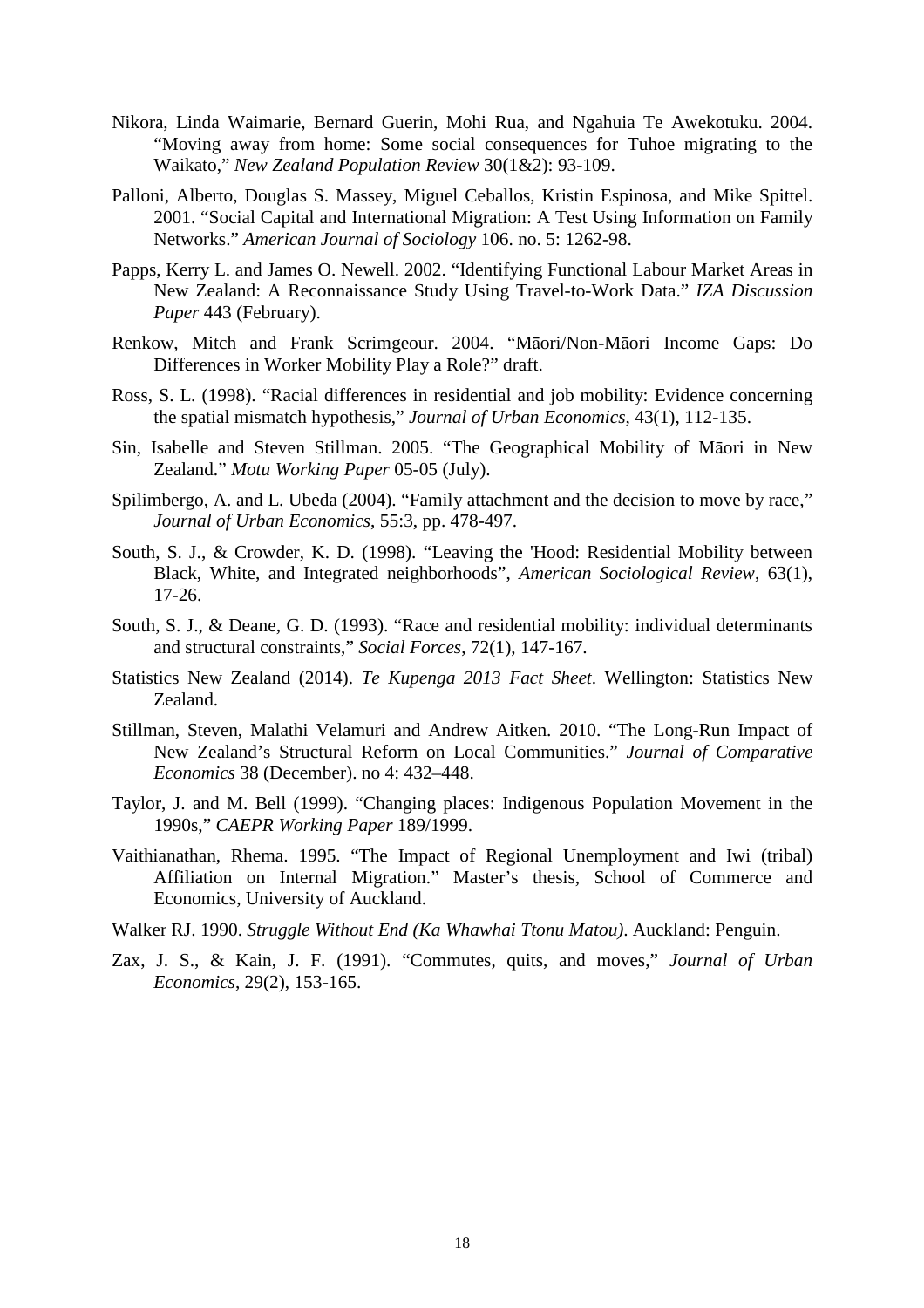



Note: This figure shows the age–mobility relationships (normalised to 0 at age 40) in the regressions presented in Table 3.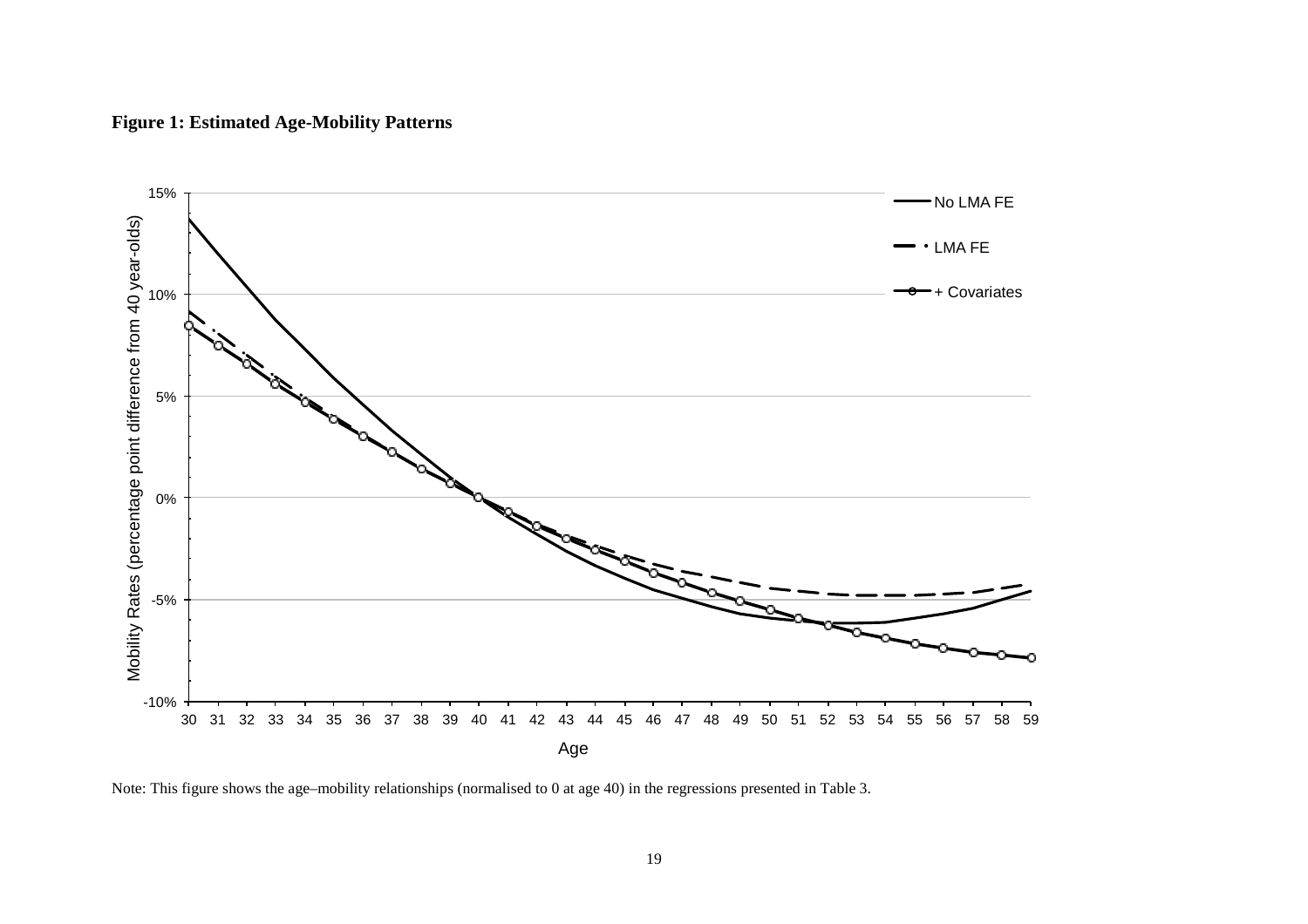

**Figure 2: Estimated Age-Mobility Patterns by Ethnicity** 

Note: This figure shows the age–mobility profiles of different groups of Māori relative to Europeans in the regression presented in Table 4. Refer to the notes to Table 1 for an explanation of how local and non-local Māori are defined.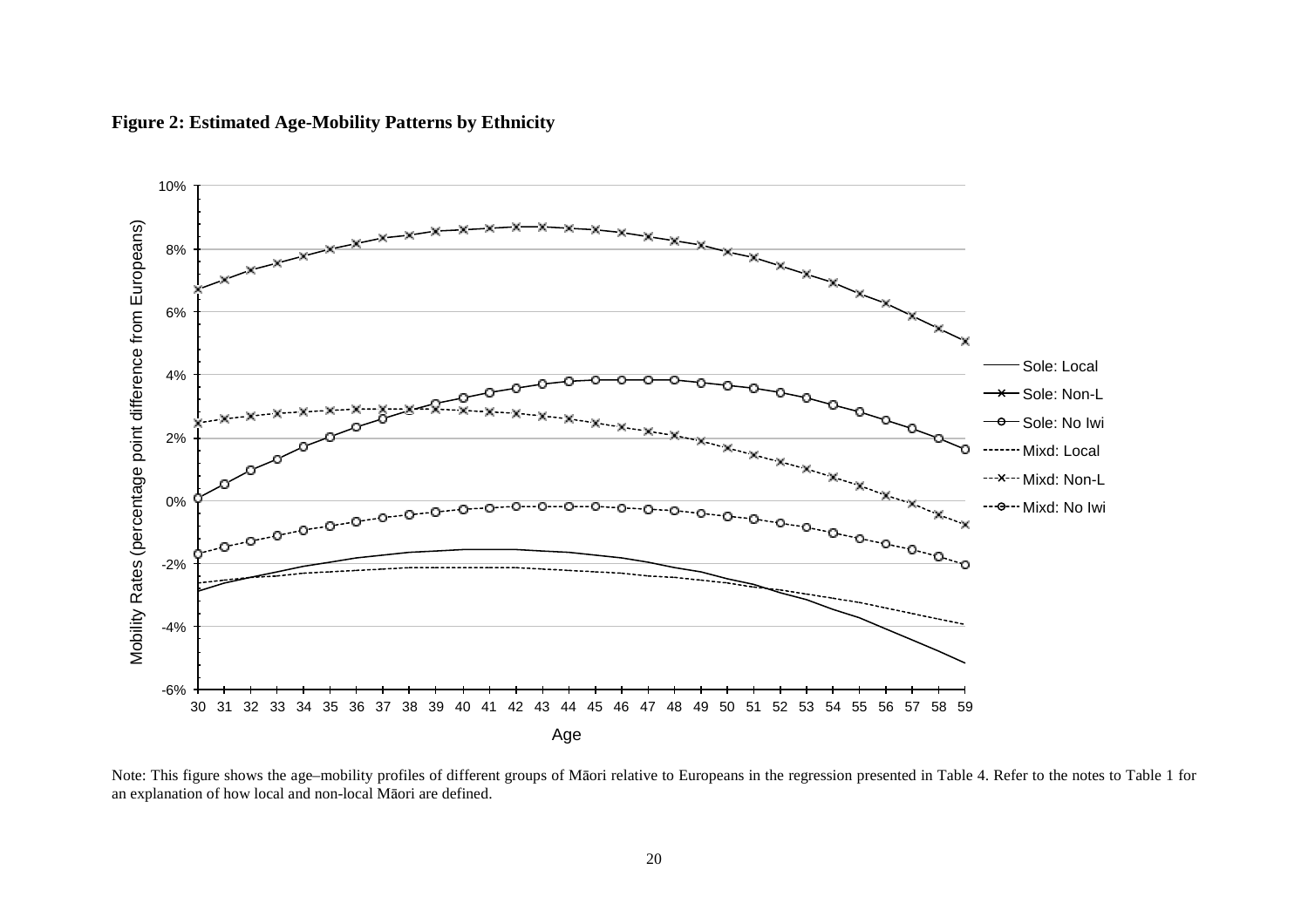

**Figure 3: Estimated Impact of Local Unemployment Rates on Mobility by Ethnicity** 

Note: This figure shows the impact of changes in the unemployment rate on the mobility of different ethnic groups at different levels of local labour force participation, from the regression presented in Table 5. Refer to the notes to Table 1 for an explanation of how local and non-local Māori are defined.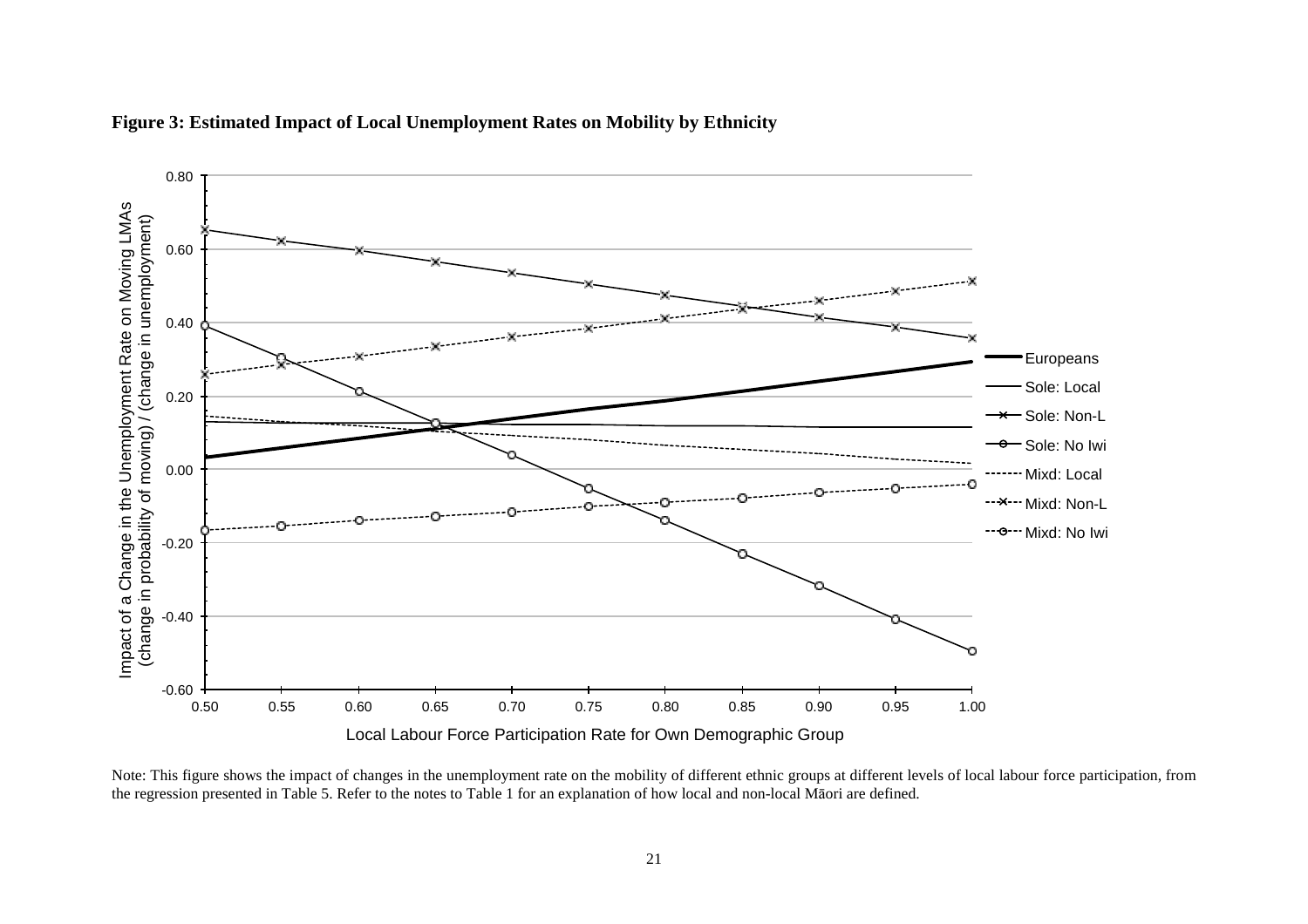|                             |            | Between 1996 and 2001 |                    | Between 2001 and 2006 |               |                    |  |
|-----------------------------|------------|-----------------------|--------------------|-----------------------|---------------|--------------------|--|
| Panel A                     | Sole Māori | Mixed Māori           | European           | Sole Māori            | Mixed Māori   | European           |  |
| Same area unit              | 56.7%      | 53.5%                 | 59.5%              | 53.8%                 | 49.9%         | 55.1%              |  |
| Changed area unit, Same LMA | 22.8%      | $25.7\%$              | 24.0%              | 24.6%                 | 27.9%         | 25.7%              |  |
| Changed LMA                 | 18.6%      | 18.2%                 | 13.7%              | 18.9%                 | 18.3%         | 14.8%              |  |
| Moved from Overseas         | $1.9\%$    | $2.6\%$               | 2.8%               | 2.6%                  | $3.9\%$       | 4.3%               |  |
| Moved from Outside LMA      | 20.5%      | 20.8%                 | $16.5\%$           | 21.5%                 | 22.2%         | 19.2%              |  |
| Population                  | 98,739     | 50,571                | 885,081            | 102,621               | 64.503        | 905,307            |  |
|                             |            | Between 1996 and 2001 |                    | Between 2001 and 2006 |               |                    |  |
|                             | Māori:     | Māori:                | Māori:             | Māori:                | Māori:        | Māori:             |  |
| <b>Panel B</b>              | Local Iwi  | Non-Local Iwi         | No Iwi Affiliation | Local Iwi             | Non-Local Iwi | No Iwi Affiliation |  |
| Same LMA                    | 82.6%      | 74.3%                 | 80.2%              | 82.8%                 | 72.1%         | 78.6%              |  |
| Changed LMA                 | 17.4%      | 25.7%                 | 19.7%              | 17.2%                 | 27.8%         | 21.4%              |  |
| Changed to Local LMA        | 9.9%       | 11.9%                 | $0.0\%$            | $9.9\%$               | 12.6%         | $0.0\%$            |  |
| Changed to Non-Local LMA    | 7.5%       | 13.8%                 | $0.0\%$            | 7.3%                  | 15.3%         | $0.0\%$            |  |
| Population                  | 65,946     | 47,490                | 35,871             | 75,744                | 59,658        | 31,719             |  |

#### **Table 1: Mobility Status by Ethnicity, Location and Year**

Note: Newell and Papps (2001) define 140 labour market areas (LMAs) using an algorithm that ensures that most people who live in one LMA work in it, and most people who work in one LMA live in it. We calculate for each LMA–iwi combination the proportion of the total iwi population living in that LMA relative to the proportion of the total European population living in it, based on aggregating the 1996, 2001 and 2006 censuses, and if this proportion exceeds 1.5, the LMA is considered a local LMA for the iwi. Classifications of Maori as living locally or non-locally to their iwi refer to the start of the 5-year period. All individual counts in the tables have been randomly rounded to base 3 for confidentiality reasons.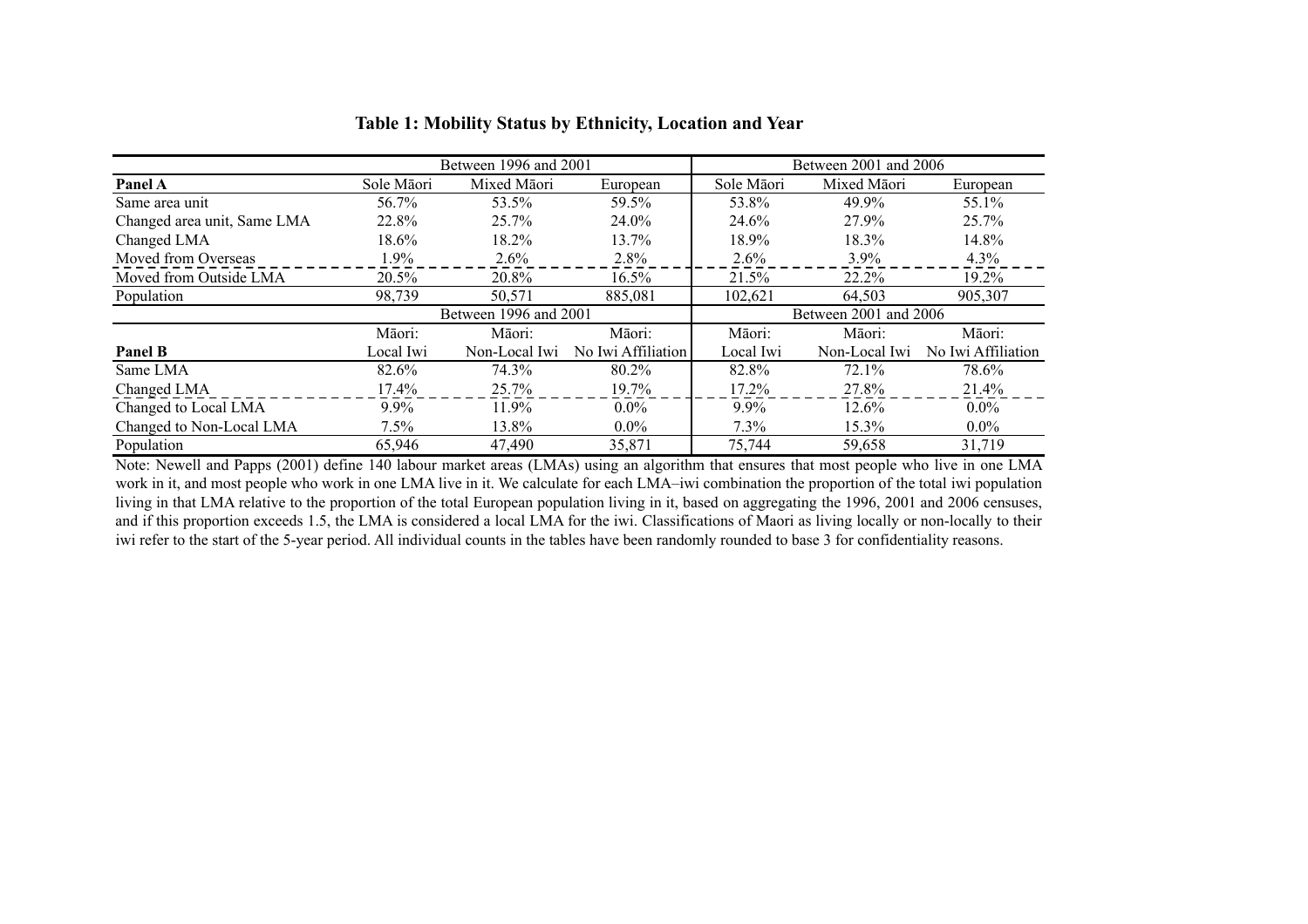|                               | Sole Māori |               |                    |           |               |                    |           |
|-------------------------------|------------|---------------|--------------------|-----------|---------------|--------------------|-----------|
|                               | Local Iwi  | Non-Local Iwi | No Iwi Affiliation | Local Iwi | Non-Local Iwi | No Iwi Affiliation | European  |
| Moved from Outside LMA        | 17%        | 28%           | $20\sqrt{2}$       | 17%       | 26%           | 21%                | 18%       |
| Mean Age                      | 42.9       | 42.8          | 42.2               | 41.5      | 41.1          | 40.8               | 44.2      |
| Female                        | 55%        | 50%           | 47%                | 60%       | 59%           | 51%                | 52%       |
| Has No Qualifications         | 44%        | 39%           | 51%                | 29%       | 22%           | 33%                | 22%       |
| Has School Qualification      | 22%        | 25%           | 18%                | 32%       | 32%           | 30%                | 33%       |
| Post-School Qualification     | 18%        | 19%           | 11%                | 25%       | 26%           | 20%                | 27%       |
| University Degree             | $5\%$      | 7%            | 2%                 | 8%        | 14%           | 7%                 | 14%       |
| Missing Qualifications        | 12%        | 10%           | 18%                | $7\%$     | $5\%$         | 9%                 | 4%        |
| Single, Never Married         | 24%        | 22%           | 26%                | 18%       | 17%           | 19%                | 12%       |
| Legally/De Facto Married      | 61%        | 63%           | 56%                | 68%       | 69%           | 66%                | 76%       |
| Divorced/Separated/Widowed    | 14%        | 15%           | 14%                | 13%       | 13%           | 14%                | 12%       |
| <b>Missing Marital Status</b> | $1\%$      | $1\%$         | 3%                 | $0\%$     | $0\%$         | $1\%$              | $0\%$     |
| <b>Employed Full-Time</b>     | 53%        | 59%           | 52%                | 60%       | 62%           | 60%                | 68%       |
| <b>Employed Part-Time</b>     | 13%        | 12%           | 12%                | 15%       | 15%           | 14%                | 16%       |
| Unemployed                    | 9%         | 7%            | 9%                 | 6%        | $5\%$         | $5\%$              | $2\%$     |
| Not in the Labour Force       | 25%        | 21%           | 28%                | 19%       | 18%           | 21%                | 14%       |
| Mean Real Income              | \$25,228   | \$28,920      | \$24,094           | \$30,184  | \$34,357      | \$31,096           | \$38,615  |
| <b>Income Missing</b>         | 8%         | 7%            | 16%                | 4%        | 4%            | $8\%$              | 4%        |
| Non-Family Member             | 23%        | 26%           | 30%                | 18%       | 19%           | 22%                | 19%       |
| Couple, No Chilldren          | 14%        | 17%           | 15%                | 16%       | 17%           | 17%                | 26%       |
| Couple, Children              | 42%        | 40%           | 36%                | 49%       | 48%           | 46%                | 47%       |
| Single Parent                 | 21%        | 17%           | 19%                | 18%       | 16%           | 16%                | 8%        |
| Year = $2001$                 | 48%        | 47%           | 55%                | 43%       | 41%           | 50%                | 49%       |
| Year = $2006$                 | 52%        | 53%           | 45%                | 57%       | 59%           | 50%                | 51%       |
| Percent of Overall Population | $5\%$      | 3%            | $2\%$              | $2\%$     | 2%            | $1\%$              | 85%       |
| Percent of Māori Population   | 32%        | 19%           | 12%                | 13%       | 14%           | $9\%$              |           |
| Population                    | 101,595    | 61,551        | 38,214             | 40,095    | 45,597        | 29,376             | 1,790,388 |

**Table 2: Population Characteristics by Ethnicity and Location** 

Note: See the notes to Table 1 for a description of how local LMAs for each iwi are defined. Real incomes are in 2006 Dollars.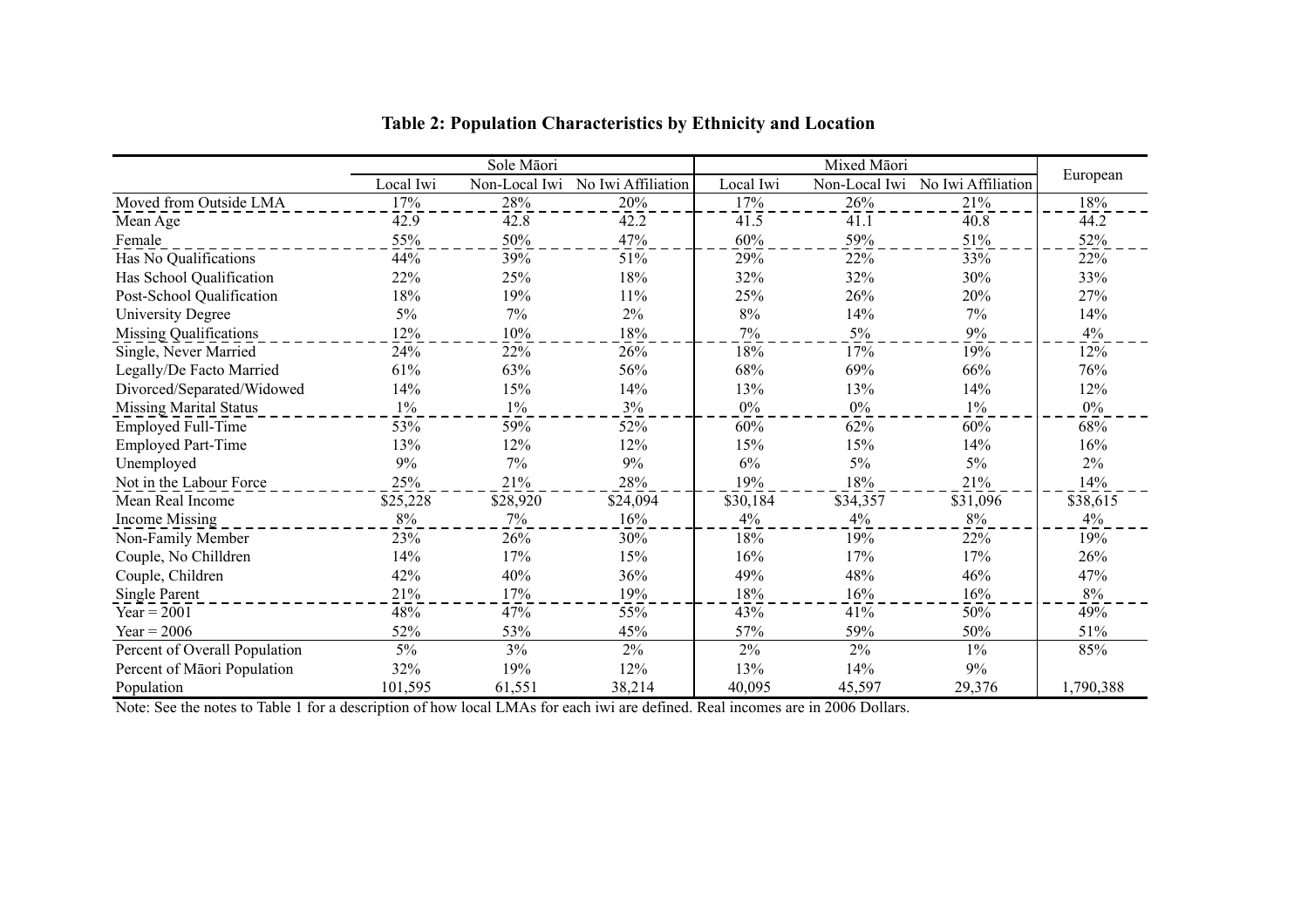|                                                    | <b>Baseline</b> | <b>LMA Fixed Effects</b> | <b>Extended Covariates</b> |  |  |  |
|----------------------------------------------------|-----------------|--------------------------|----------------------------|--|--|--|
| Ethnic group: Omitted category European            |                 |                          |                            |  |  |  |
| Sole Māori: Local Iwi                              | $-0.005***$     | $-0.015***$              | $-0.021***$                |  |  |  |
|                                                    | (0.001)         | (0.001)                  | (0.001)                    |  |  |  |
| Sole Māori: Non-Local Iwi                          | $0.096***$      | $0.077***$               | $0.070***$                 |  |  |  |
|                                                    | (0.002)         | (0.001)                  | (0.001)                    |  |  |  |
| Sole Māori: No Affiliation                         | $0.021***$      | $0.008***$               | $-0.003$                   |  |  |  |
|                                                    | (0.002)         | (0.002)                  | (0.002)                    |  |  |  |
| Mixed Māori: Local Iwi                             | $-0.023***$     | $-0.013***$              | $-0.015***$                |  |  |  |
|                                                    | (0.002)         | (0.002)                  | (0.002)                    |  |  |  |
| Mixed Māori: Non-Local Iwi                         | $0.055***$      | $0.040***$               | $0.038***$                 |  |  |  |
|                                                    | (0.002)         | (0.002)                  | (0.002)                    |  |  |  |
| Mixed Māori: No Affiliation                        | $0.015***$      | $0.010***$               | $0.006***$                 |  |  |  |
|                                                    | (0.002)         | (0.002)                  | (0.002)                    |  |  |  |
| Age                                                | $-0.041***$     | $-0.026***$              | $-0.019***$                |  |  |  |
|                                                    | (0.000)         | (0.000)                  | (0.000)                    |  |  |  |
| Age $^2/100$                                       | $0.039***$      | $0.024***$               | $0.015***$                 |  |  |  |
|                                                    | (0.000)         | (0.000)                  | (0.000)                    |  |  |  |
| Female                                             | $-0.002***$     | $0.001***$               | $-0.008***$                |  |  |  |
|                                                    | (0.001)         | (0.000)                  | (0.001)                    |  |  |  |
| Qualifications: Omitted category no qualifications |                 |                          |                            |  |  |  |
| Has School Qualification                           | $0.003***$      | 0.001                    | $0.010***$                 |  |  |  |
|                                                    | (0.001)         | (0.001)                  | (0.001)                    |  |  |  |
| Post-School Qualification                          | $0.019***$      | $0.013***$               | $0.024***$                 |  |  |  |
|                                                    | (0.001)         | (0.001)                  | (0.001)                    |  |  |  |
| <b>University Degree</b>                           | $0.069***$      | $0.043***$               | $0.060***$                 |  |  |  |
|                                                    | (0.001)         | (0.001)                  | (0.001)                    |  |  |  |
| Year: Omitted category 2001                        |                 |                          |                            |  |  |  |
| 2006                                               | $0.025***$      | $0.015***$               | $0.019***$                 |  |  |  |
|                                                    | (0.001)         | (0.000)                  | (0.000)                    |  |  |  |
| Origin LMA fixed effects                           |                 | Yes                      | Yes                        |  |  |  |
| <b>Additional</b> controls                         |                 |                          | Yes                        |  |  |  |
| R-Squared                                          | 0.034           | 0.193                    | 0.203                      |  |  |  |
| Observations                                       | 2,106,819       | 2,106,819                | 2,106,819                  |  |  |  |

#### **Table 3: OLS Regression of Whether Moved LMA from 5 Years Ago**

Note: This table presents the results of three linear probability regressions in which the dependent variable is a dummy for living in a different LMA to five years earlier. All regressions pool data from 2001 and 2006. The sample is all New Zealand-born European and Māori aged 30–59. See the notes to Table 1 for a description of how local LMAs for each iwi are defined. Each regression also includes an indicator variable for missing qualifications. *Additional controls* are: marital status (indicator variables for never married, married, de facto married, divorced or separated, widowed, or missing marital status), employment status (indicator variables for employed full-time as a wage/salary earner, employed fulltime as a non-wage/salary earner, employed part-time as a wage/salary earner, employed part-time as a non-wage/salary earner, unemployed, not in the labour force, or missing employment status), income the previous year (indicator variables for 9 numerical categories or missing), and household composition (indicator variables for a couple with dependent/adult children, a couple without dependent/adult children, a single parent of dependent/adult children, or a non-family). Asterisks denote: \*\*\* significant at 1%, \*\* significant at 5%, \* significant at 10%. Standard errors are in parentheses.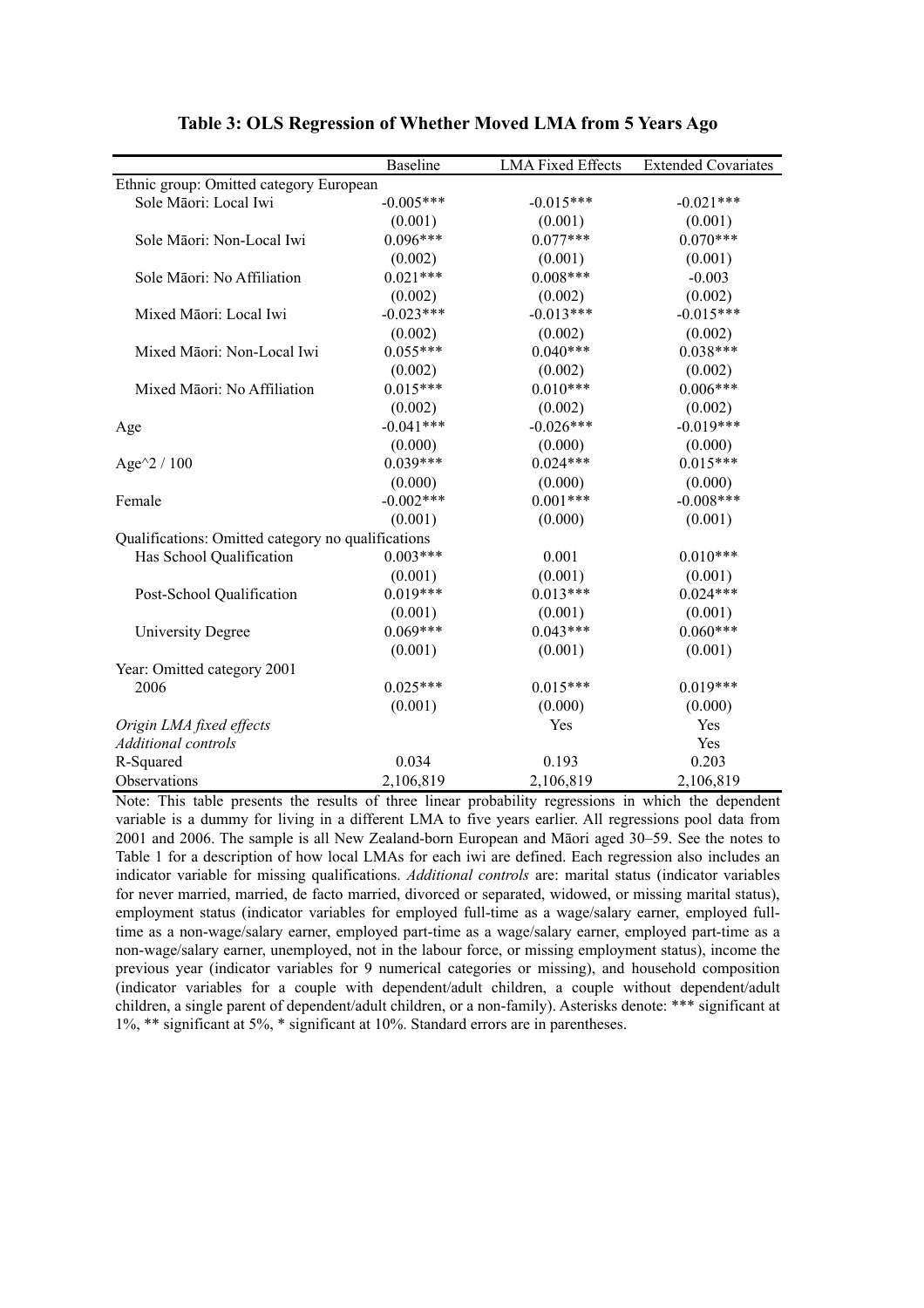|                                                    |             | Ethnicity interaction effects |               |                    |              |               |                    |
|----------------------------------------------------|-------------|-------------------------------|---------------|--------------------|--------------|---------------|--------------------|
|                                                    |             | Sole Māori:                   | Sole Māori:   | Sole Māori:        | Mixed Māori: | Mixed Māori:  | Mixed Māori:       |
|                                                    | European    | Local Iwi                     | Non-Local Iwi | No Iwi Affiliation | Local Iwi    | Non-Local Iwi | No Iwi Affiliation |
| Ethnic group main effect                           |             | $-0.204***$                   | $-0.148***$   | $-0.272***$        | $-0.111**$   | $-0.078$      | $-0.163***$        |
|                                                    |             | (0.033)                       | (0.042)       | (0.053)            | (0.052)      | (0.049)       | (0.060)            |
| Age                                                | $-0.028***$ | $0.009***$                    | $0.011***$    | $0.013***$         | $0.004*$     | $0.006***$    | $0.007***$         |
|                                                    | (0.000)     | (0.002)                       | (0.002)       | (0.002)            | (0.002)      | (0.002)       | (0.003)            |
| Age $^{\wedge}2/100$                               | $0.026***$  | $-0.011***$                   | $-0.013***$   | $-0.014***$        | $-0.005$     | $-0.008***$   | $-0.008**$         |
|                                                    | (0.000)     | (0.002)                       | (0.002)       | (0.003)            | (0.003)      | (0.003)       | (0.003)            |
| Female                                             | $0.001*$    | 0.000                         | 0.003         | $-0.002$           | $0.009**$    | $-0.002$      | 0.004              |
|                                                    | (0.001)     | (0.002)                       | (0.003)       | (0.004)            | (0.004)      | (0.003)       | (0.004)            |
| Qualifications: Omitted category no qualifications |             |                               |               |                    |              |               |                    |
| Has School Qualification                           | 0.000       | 0.001                         | $-0.004$      | 0.003              | $0.008*$     | $-0.005$      | 0.004              |
|                                                    | (0.001)     | (0.003)                       | (0.004)       | (0.005)            | (0.005)      | (0.005)       | (0.005)            |
| Post-School Qualification                          | $0.011***$  | $0.023***$                    | 0.007         | $0.019***$         | $0.024***$   | $0.010**$     | $0.010*$           |
|                                                    | (0.001)     | (0.003)                       | (0.004)       | (0.006)            | (0.005)      | (0.005)       | (0.006)            |
| University Degree                                  | $0.040***$  | $0.046***$                    | $0.019***$    | $0.034***$         | $0.046***$   | 0.002         | $0.026***$         |
|                                                    | (0.001)     | (0.005)                       | (0.006)       | (0.013)            | (0.007)      | (0.006)       | (0.009)            |
| Year: Omitted category 2001                        |             |                               |               |                    |              |               |                    |
| 2006                                               | $0.016***$  | $-0.016***$                   | $-0.006**$    | $-0.002$           | $-0.020***$  | $-0.013***$   | $-0.003$           |
|                                                    | (0.001)     | (0.002)                       | (0.003)       | (0.004)            | (0.004)      | (0.003)       | (0.004)            |
| Origin LMA fixed effects                           | Yes         |                               |               |                    |              |               |                    |

**Table 4: OLS Regressions of Whether Individuals Moved LMA from Five Years Ago with Ethnicity Interaction Effects**

Note: This table presents results from a single regression where the dependent variable is a dummy for living in a different LMA to five years earlier. It replicates the regression in column 2 of Table 3, but allows the effects of the covariates to vary with ethnic group. Origin LMA fixed effects are included, but not allowed to differ by ethnic group. See the notes to Table 1 for a description of how local LMAs for each iwi are defined. Asterisks denote: \*\*\* significant at 1%, \*\* significant at 5%, \* significant at 10%. Standard errors are in parentheses. The sample size is 2,106,819 and the R-squared is 0.193